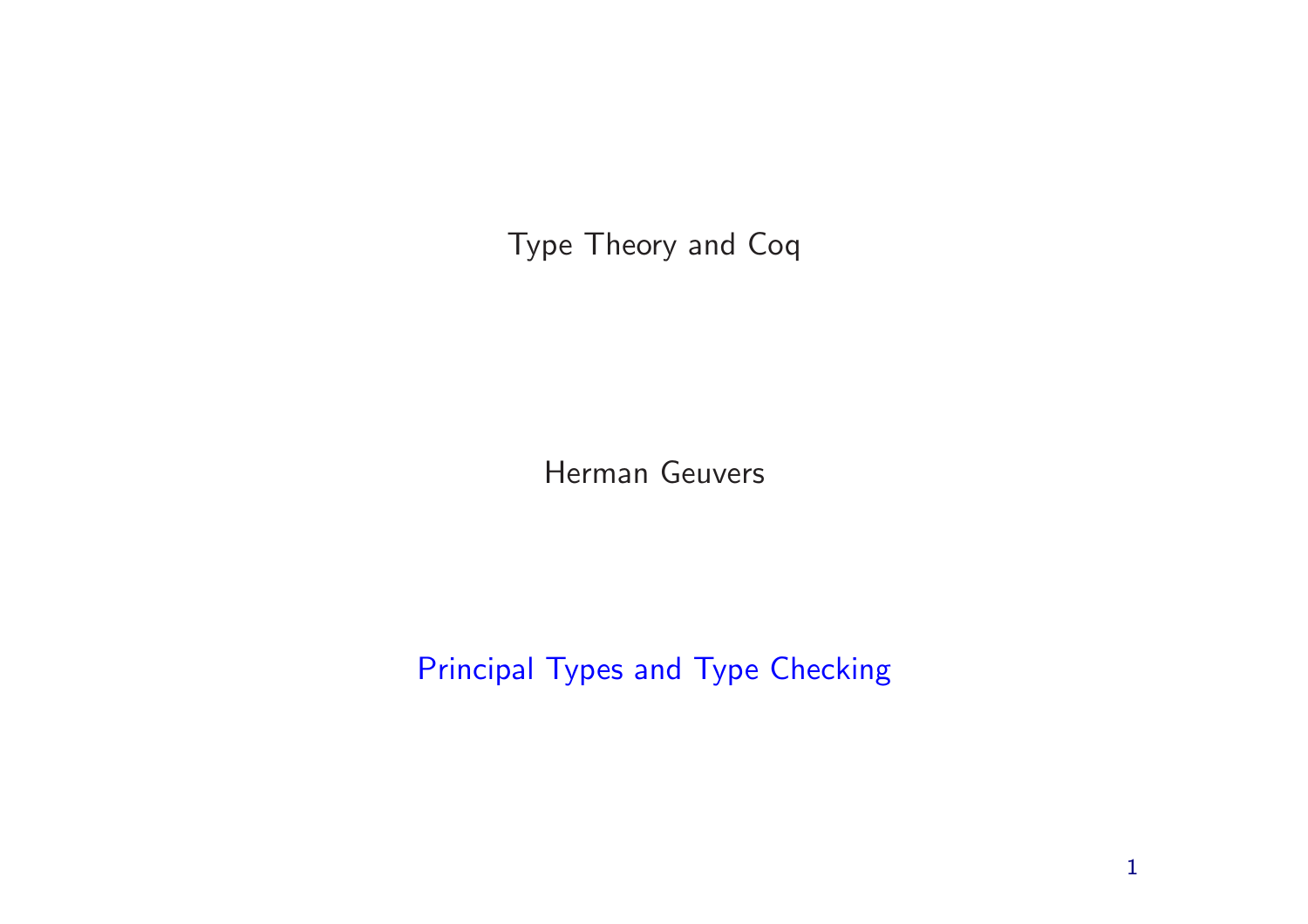#### Overview of todays lecture

- Simple Type Theory à la Curry (versus Simple Type Theory à la Church)
- Principal Types algorithm
- Type checking dependent tytpe theory:  $\lambda P$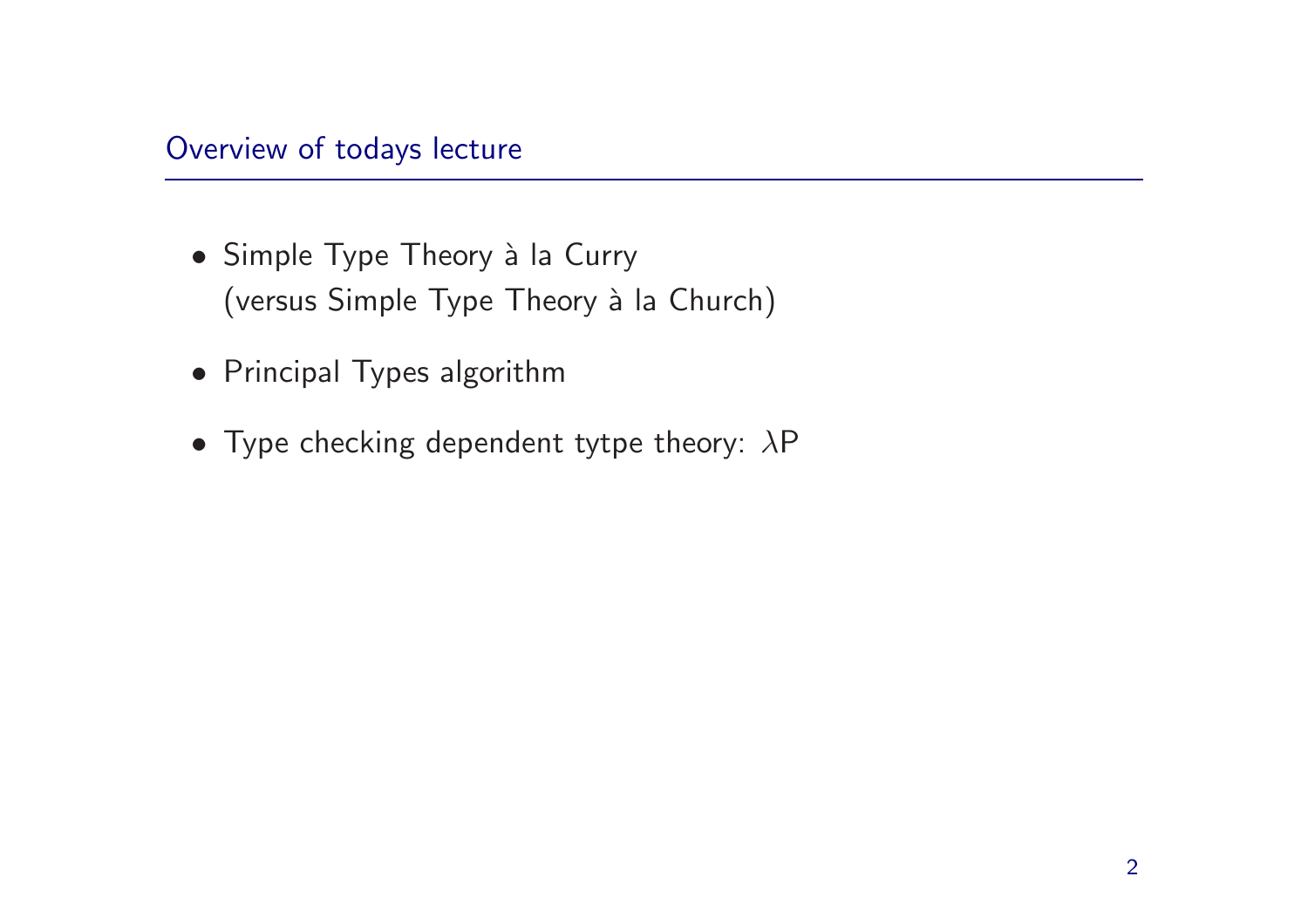Recap: Simple type theory <sup>a</sup> la Church.

Formulation with contexts to declare the free variables:

```
x_1 : \sigma_1, x_2 : \sigma_2, \ldots, x_n : \sigma_n
```
is a context, usually denoted by  $\Gamma.$ Derivation rules of  $\lambda \rightarrow$  (à la Church):

$$
\frac{x:\sigma \in \Gamma}{\Gamma \vdash x:\sigma} \qquad \frac{\Gamma \vdash M : \sigma \to \tau \Gamma \vdash N : \sigma}{\Gamma \vdash MN : \tau} \qquad \frac{\Gamma, x:\sigma \vdash P : \tau}{\Gamma \vdash \lambda x:\sigma.P : \sigma \to \tau}
$$

 $\Gamma\vdash_{\lambda\to} M:\sigma$  if there is a derivation using these rules with conclusion  $\Gamma \vdash M : \sigma$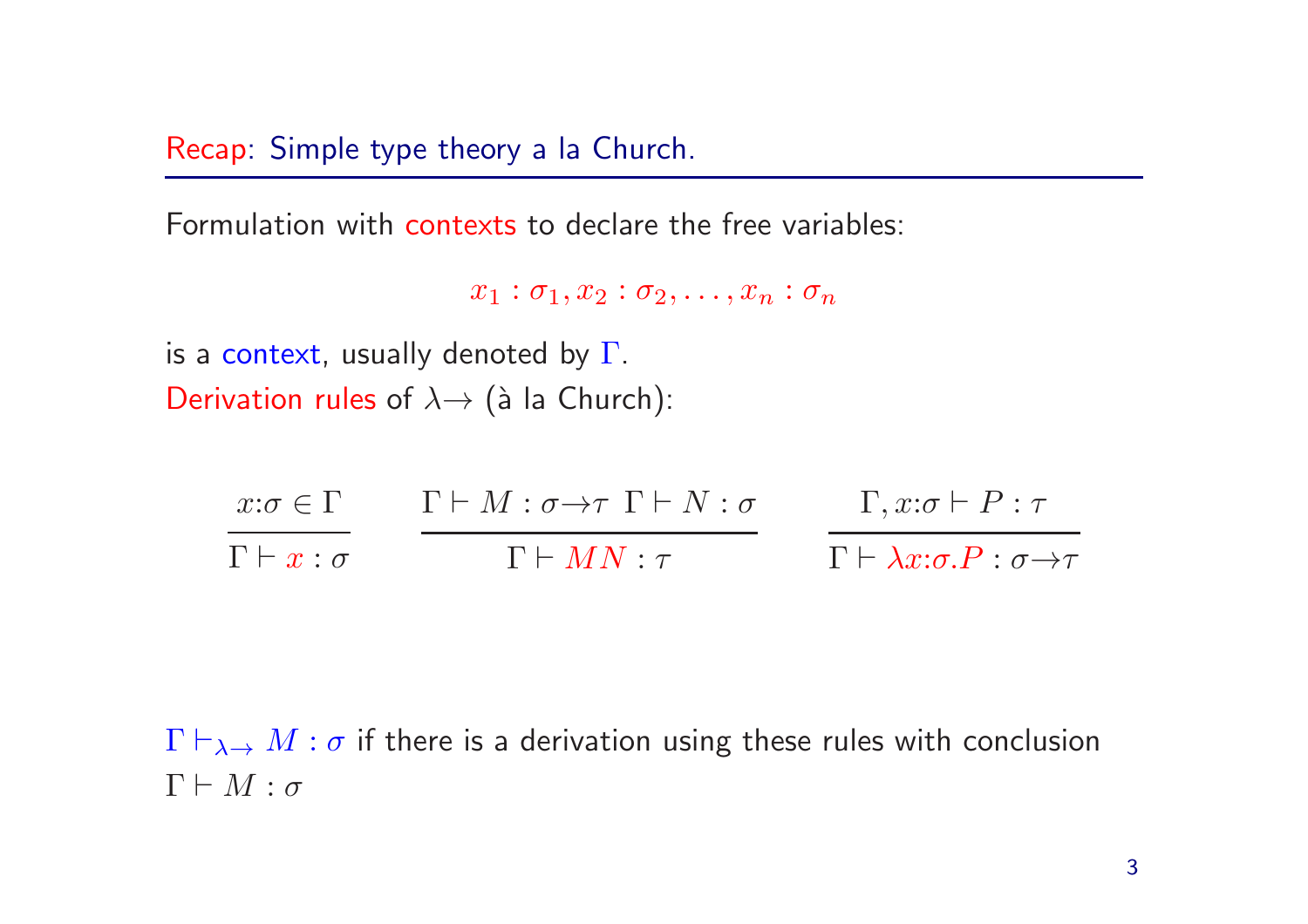Recap: Formulas-as-Types (Curry, Howard)

There are two readings of a judgement  $M:\sigma^2$ 

- 1. term as algorithm/program, type as specification:  $\overline{M}$  is a function of type  $\sigma$
- 2. type as <sup>a</sup> proposition, term as its proof:  $\overline{M}$  is a proof of the proposition  $\sigma$
- There is a one-to-one correspondence:

typable terms in  $\lambda{\to}\simeq$  derivations in minimal proposition logic

 $\bullet$   $x_1 : \tau_1, x_2 : \tau_2, \ldots, x_n : \tau_n \vdash M : \sigma$  can be read as M is a proof of  $\sigma$  from the assumptions  $\tau_1, \tau_2, \ldots, \tau_n$ .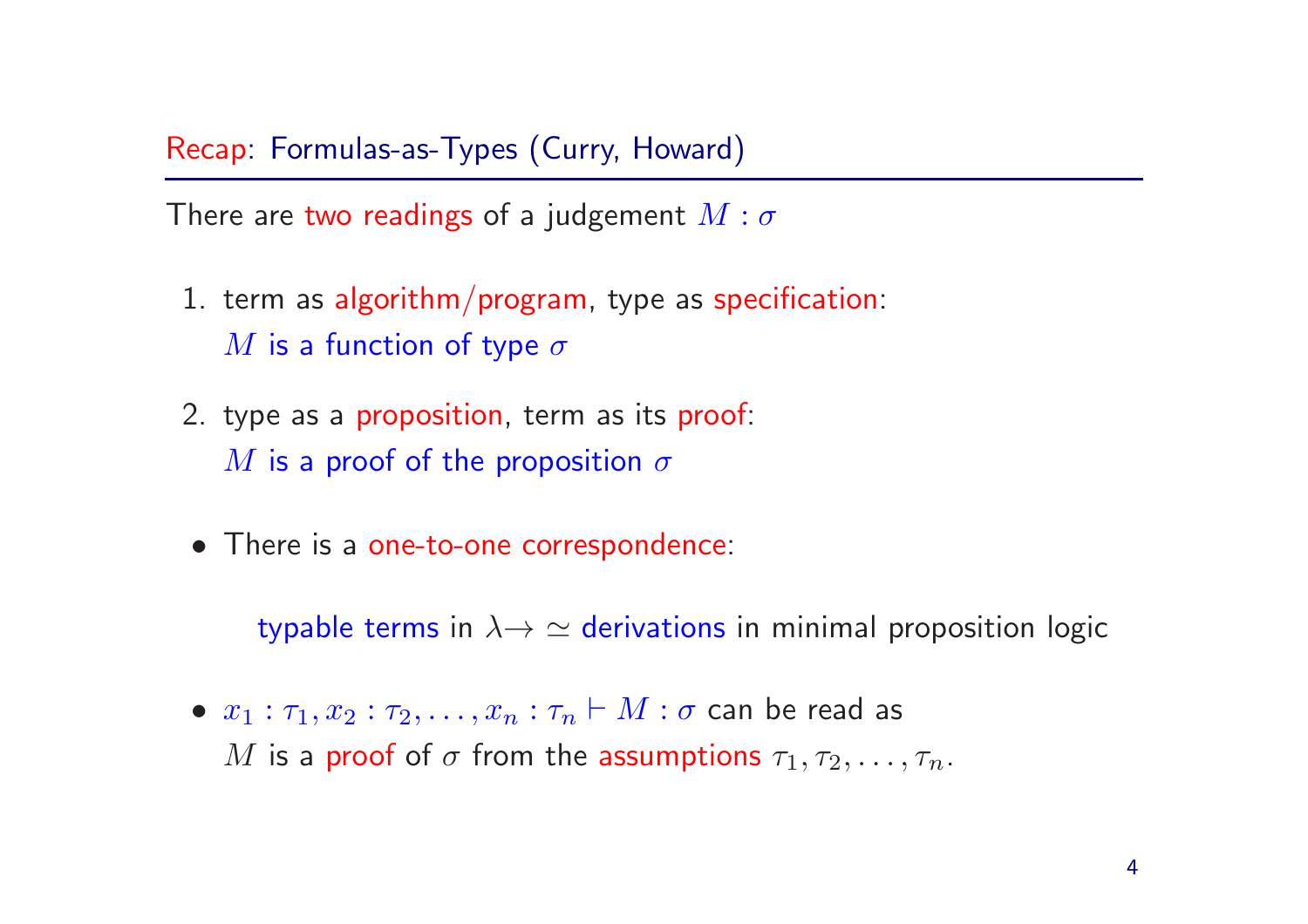# Recap: Example

$$
\frac{[\alpha \rightarrow \beta \rightarrow \gamma]^3 [\alpha]^1}{\beta \rightarrow \gamma} \frac{[\alpha \rightarrow \beta]^2 [\alpha]^1}{\beta}
$$

$$
\frac{\gamma}{\alpha \rightarrow \gamma} 1
$$

$$
\frac{\alpha \rightarrow \gamma}{(\alpha \rightarrow \beta) \rightarrow \alpha \rightarrow \gamma} 2
$$

$$
\frac{\alpha \rightarrow \beta \rightarrow \alpha \rightarrow \gamma}{(\alpha \rightarrow \beta \rightarrow \gamma) \rightarrow (\alpha \rightarrow \beta) \rightarrow \alpha \rightarrow \gamma} 3
$$

 $\simeq$ 

 $\lambda x{:}\alpha { \rightarrow } \beta { \rightarrow } \gamma . \lambda y{:}\alpha { \rightarrow } \beta . \lambda z{:}\alpha . xz{(} yz{)}$ :  $(\alpha \rightarrow \beta \rightarrow \gamma) \rightarrow (\alpha \rightarrow \beta) \rightarrow \alpha \rightarrow \gamma$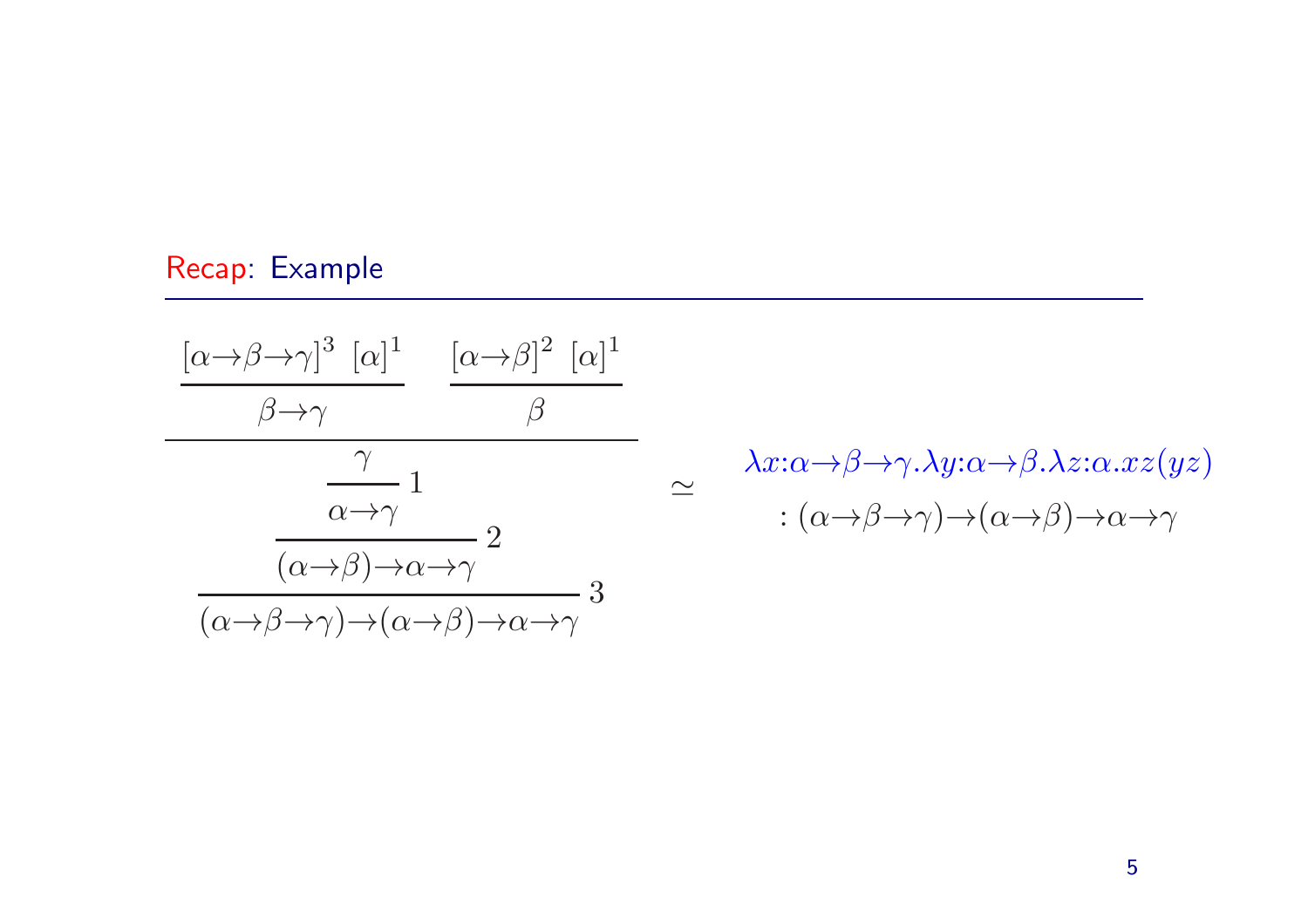Untyped λ-calculus

Untyped λ-calculus

$$
\Lambda ::= \mathsf{Var} \mid (\Lambda \Lambda) \mid (\lambda \mathsf{Var}.\Lambda)
$$

Examples:

-  $\mathbf{K} := \lambda x y \cdot x$  $\mathbf{S} := \lambda x y z \mathbf{x} z(y z)$  $-\omega := \lambda x.x x$  $-\Omega := \omega \, \omega$ 

 $\Omega \longrightarrow_{\beta} \Omega$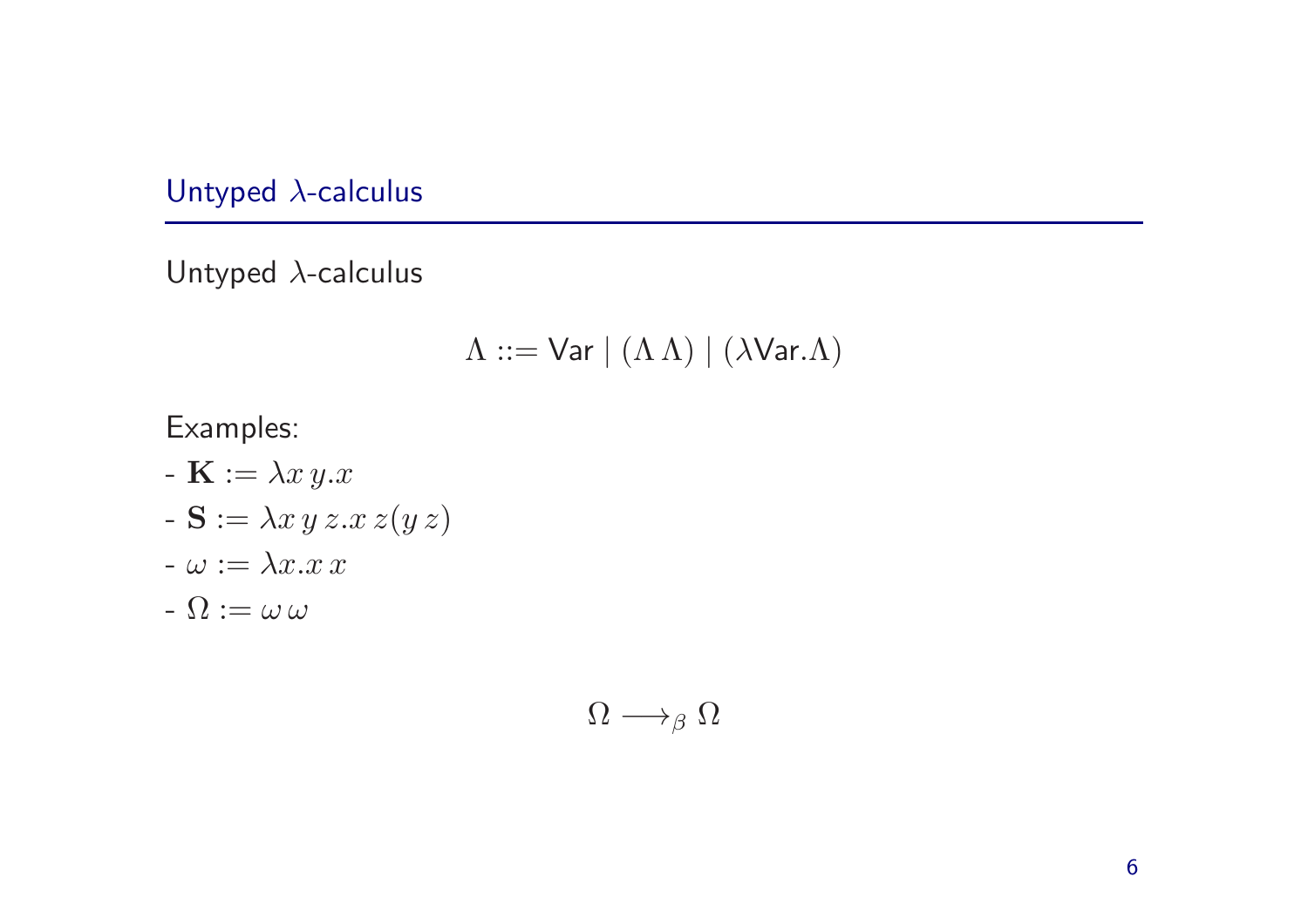#### Untyped  $\lambda$ -calculus

Untyped  $\lambda$ -calculus is Turing complete

It's power lies in the fact that you can solve recursive equations:

Is there a term  $M$  such that

$$
M x =_{\beta} x M x?
$$

Is there a term  $M$  such that

$$
M x =_{\beta} \mathbf{if} (\mathsf{Zero}\,x) \mathbf{then} 1 \mathbf{else} \mathsf{Mult}\,x \left( M \left( \mathsf{Pred}\,x \right) \right) ?
$$

Yes, because we have <sup>a</sup> fixed point combinator:  $-\mathbf{Y} := \lambda f.(\lambda x.f(x\,))(\lambda x.f(x\, x))$ Property:

$$
Y f =_{\beta} f(Y f)
$$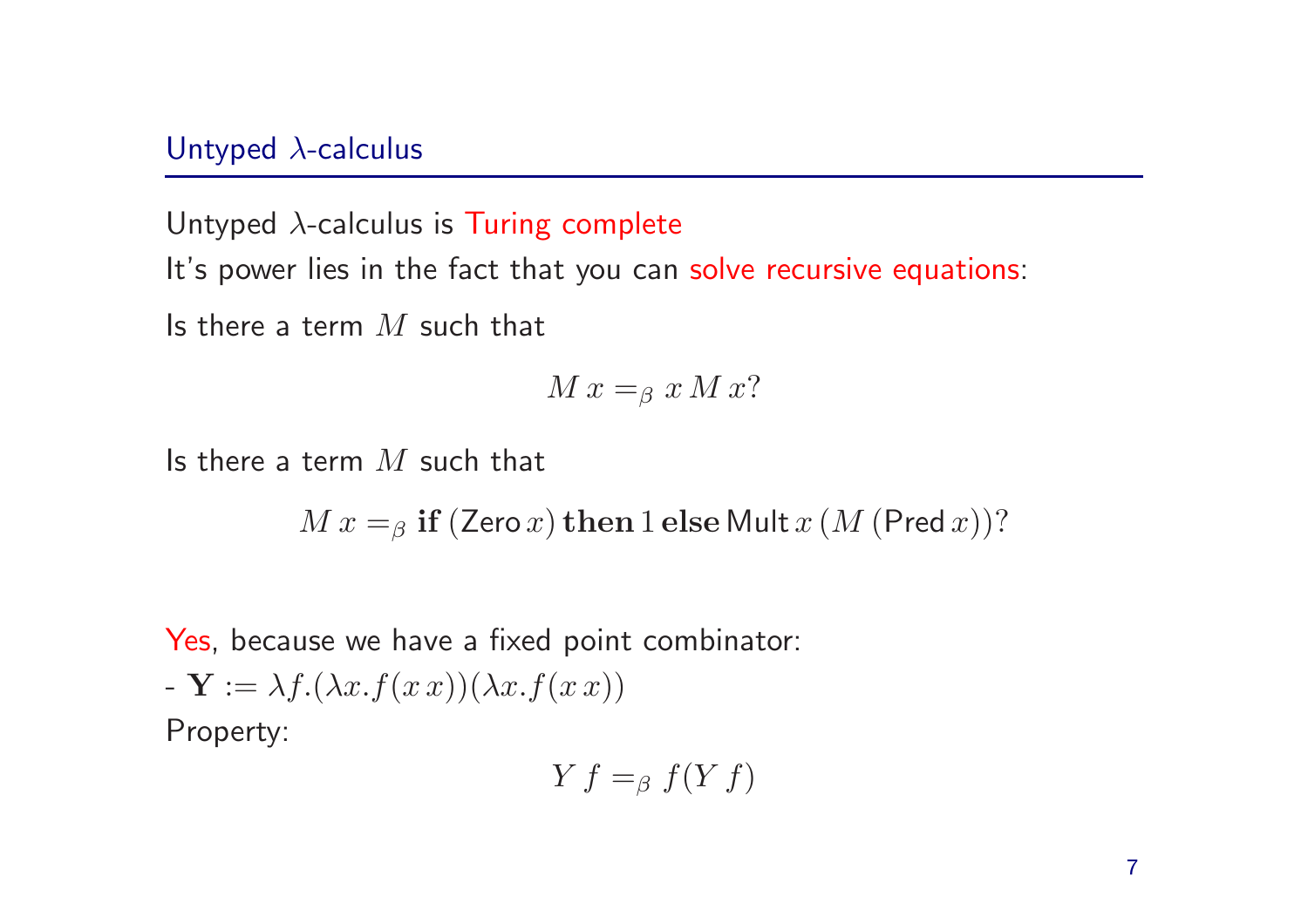Why do we want to add types to  $\lambda$ -calculus?

- Types give a (partial) specification
- Typed terms can't go wrong (Milner) Subject Reduction property
- Typed terms always terminate
- The type checking algorithm detects (simple) mistakes

But: The compiler should compute the type information for us! (Why would the programmer have to type all that?)

This is called a type assignment system, or also typing à la Curry:

For  $M$  an untyped term, the type system assigns a type  $\sigma$  to  $M$  (or not)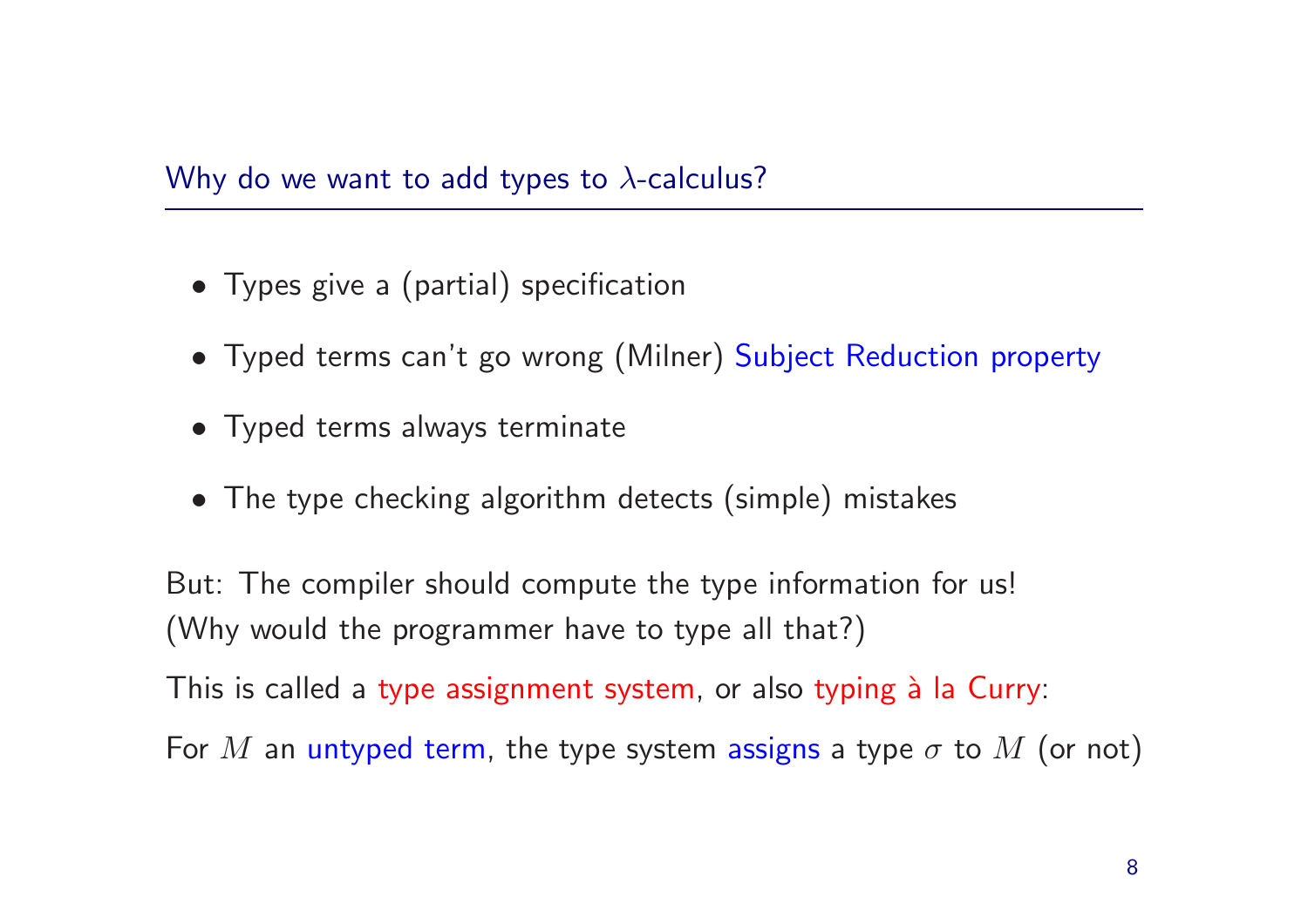# STT à la Church and à la Curry

 $\lambda \rightarrow$  (à la Church):  $x:\sigma \in \Gamma$   $\Gamma \vdash M : \sigma \rightarrow \tau \Gamma \vdash N : \sigma$  $\Gamma \vdash x : \sigma$   $\Gamma \vdash MN : \tau$  $\Gamma, x \mathpunct{:}\! \sigma \vdash P : \tau$  $\Gamma \vdash \lambda x{:}\sigma.P : \sigma \rightarrow \tau$ 

 $\lambda \rightarrow$  (à la Curry):

| $x:\sigma\in\Gamma$        | $\Gamma \vdash M : \sigma \rightarrow \tau \Gamma \vdash N : \sigma$ | $\Gamma, x:\sigma \vdash P : \tau$                    |
|----------------------------|----------------------------------------------------------------------|-------------------------------------------------------|
| $\Gamma \vdash x : \sigma$ | $\Gamma \vdash MN : \tau$                                            | $\Gamma \vdash \lambda x.P : \sigma \rightarrow \tau$ |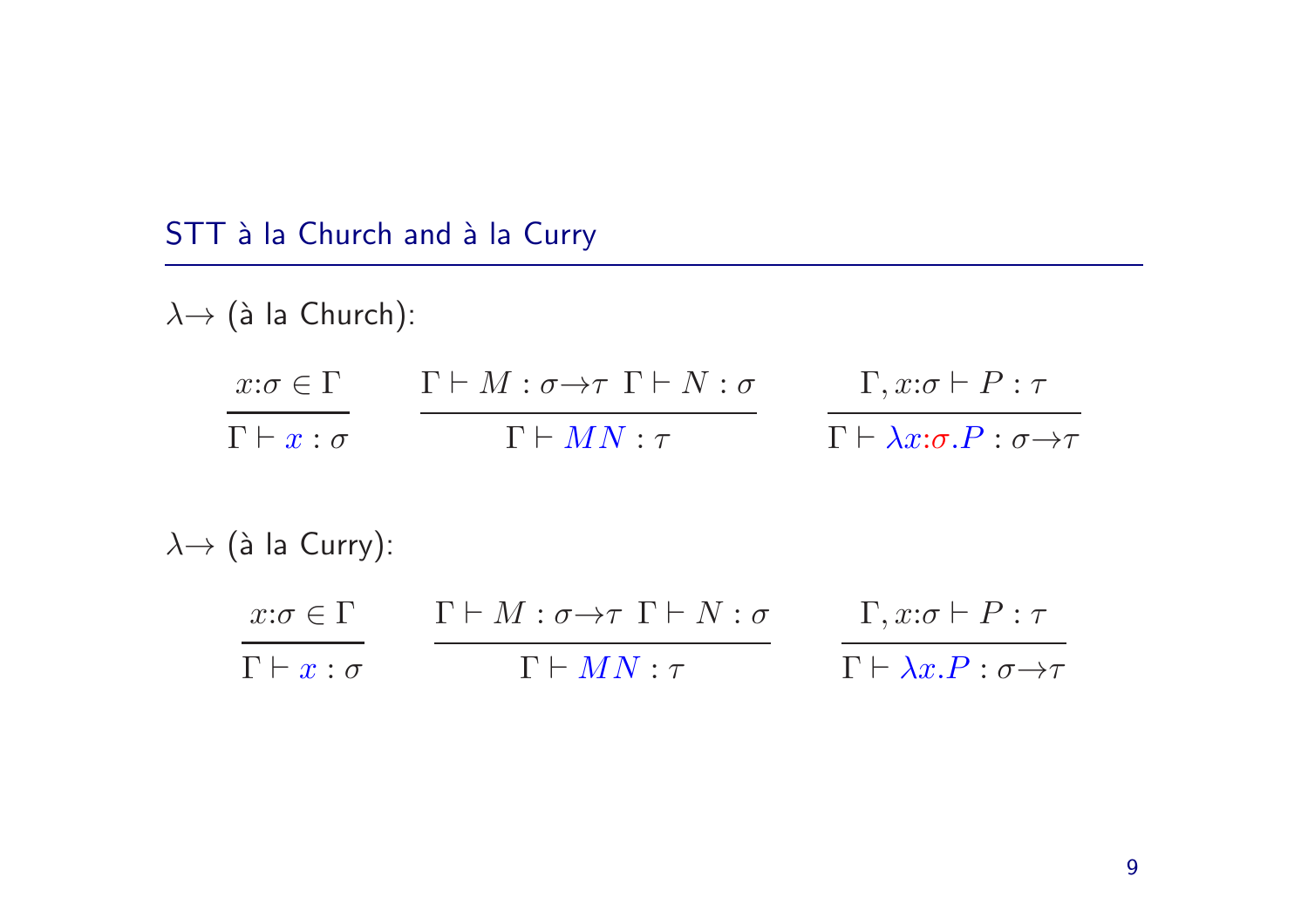#### **Examples**

• Typed Terms:

$$
\lambda x : \alpha . \lambda y : (\beta \rightarrow \alpha) \rightarrow \alpha . y (\lambda z : \beta . x))
$$

has only the type  $\alpha \rightarrow ((\beta \rightarrow \alpha) \rightarrow \alpha) \rightarrow \alpha$ 

• Type Assignment:

 $-$  . . . .

$$
\lambda x.\lambda y.y(\lambda z.x))
$$

can be assigned the types

$$
- \alpha \rightarrow ((\beta \rightarrow \alpha) \rightarrow \alpha) \rightarrow \alpha
$$
  

$$
- (\alpha \rightarrow \alpha) \rightarrow ((\beta \rightarrow \alpha \rightarrow \alpha) \rightarrow \gamma) \rightarrow \gamma
$$

with  $\alpha \rightarrow ((\beta \rightarrow \alpha) \rightarrow \gamma) \rightarrow \gamma$  being the principal type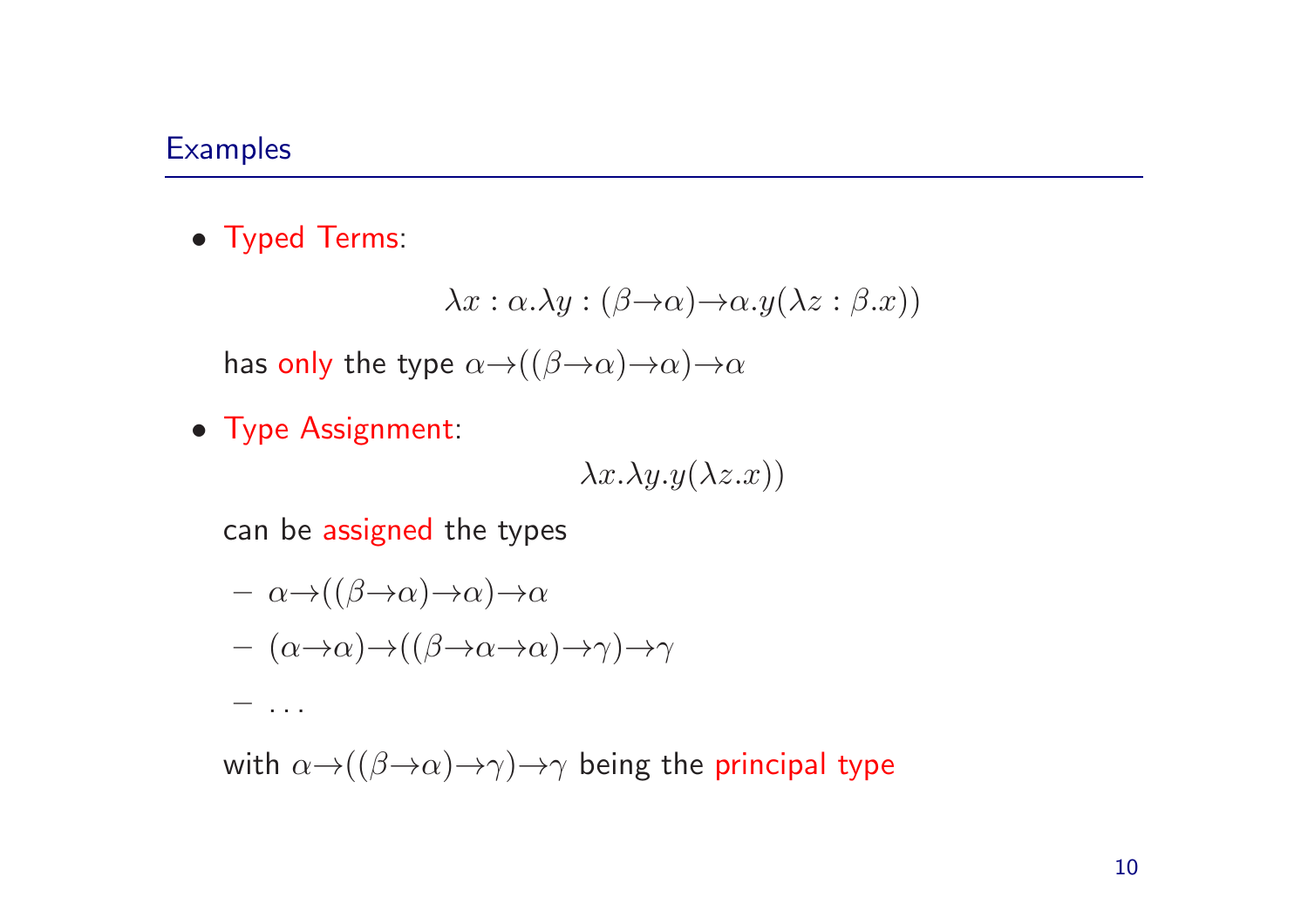Connection between Church and Curry typed STT

Definition The erasure map  $|-|$  from STT à la Church to STT à la Curry is defined by erasing all type information.

$$
|x| := x
$$
  
\n
$$
|MN| := |M| |N|
$$
  
\n
$$
|\lambda x : \sigma.M| := \lambda x. |M|
$$

So, e.g.

$$
|\lambda x : \alpha . \lambda y : (\beta \to \alpha) \to \alpha . y (\lambda z : \beta . x))| = \lambda x . \lambda y . y (\lambda z . x))
$$

Theorem If  $M:\sigma$  in STT à la Church, then  $|M|:\sigma$  in STT à la Curry. Theorem If  $P:\sigma$  in STT à la Curry, then there is an  $M$  such that  $|M| \equiv P$  and  $M:\sigma$  in STT à la Church.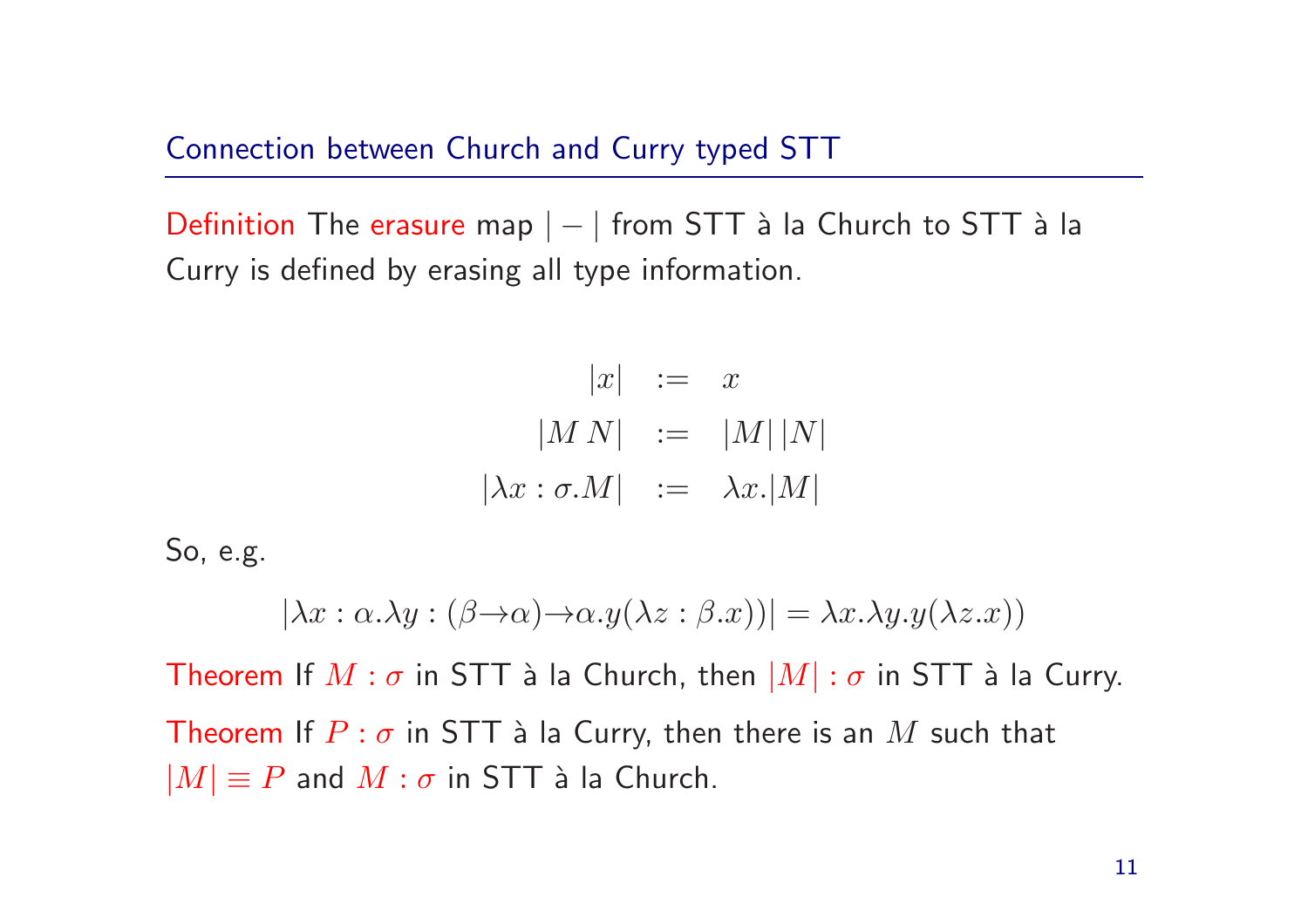Connection between Church and Curry typed STT

Definition The erasure map  $|-|$  from STT à la Church to STT à la Curry is defined by erasing all type information.

$$
|x| := x
$$
  
\n
$$
|MN| := |M| |N|
$$
  
\n
$$
|\lambda x : \sigma.M| := \lambda x. |M|
$$

Theorem If  $P:\sigma$  in STT à la Curry, then there is an  $M$  such that  $|M| \equiv P$  and  $M:\sigma$  in STT à la Church. Proof: by induction on derivations.

$$
\frac{x:\sigma \in \Gamma}{\Gamma \vdash x:\sigma} \qquad \frac{\Gamma \vdash M : \sigma \to \tau \Gamma \vdash N : \sigma}{\Gamma \vdash MN : \tau} \qquad \frac{\Gamma, x:\sigma \vdash P : \tau}{\Gamma \vdash \lambda x:\sigma.P : \sigma \to \tau}
$$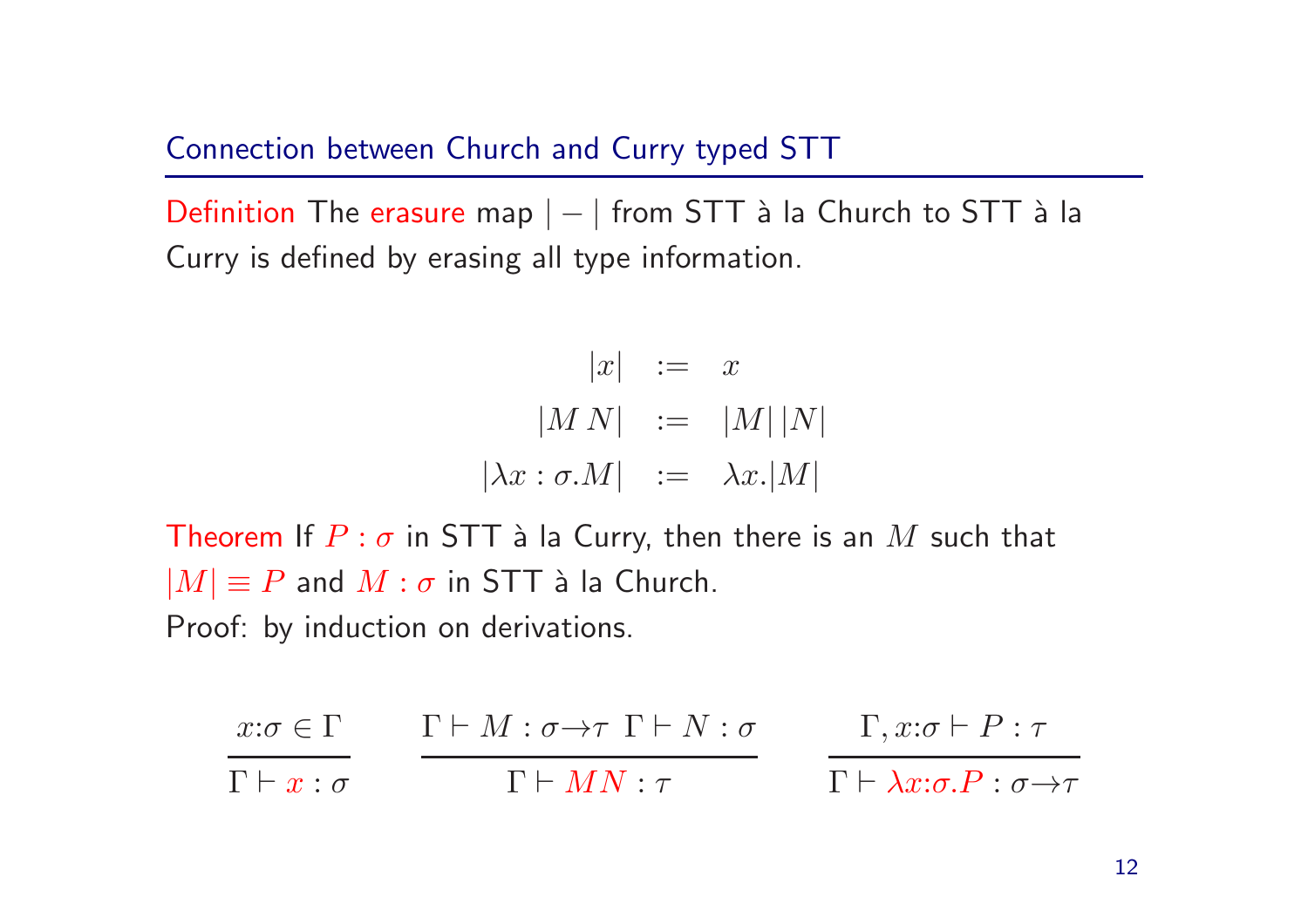Example of computing <sup>a</sup> principal type



- 1. Assign type vars to all variables:  $x : \alpha, y : \beta, z : \gamma$ .
- 2. Assign type vars to all applicative subterms:  $y x : \delta$ ,  $y(\lambda z.y x) : \varepsilon$ .
- 3. Generate equations between types, necessary for the term to be typable:  $\beta = \alpha \rightarrow \delta$   $\beta = (\gamma \rightarrow \delta) \rightarrow \varepsilon$
- 4. Find <sup>a</sup> most genera<sup>l</sup> unifier (a substitution) for the type vars that solves the equations:  $\alpha := \gamma \rightarrow \varepsilon$ ,  $\beta := (\gamma \rightarrow \varepsilon) \rightarrow \varepsilon$ ,  $\delta := \varepsilon$
- 5. The principal type of  $\lambda x.\lambda y.y(\lambda z.yx)$  is now

$$
(\gamma{\to}\varepsilon){\to}((\gamma{\to}\varepsilon){\to}\varepsilon){\to}\varepsilon
$$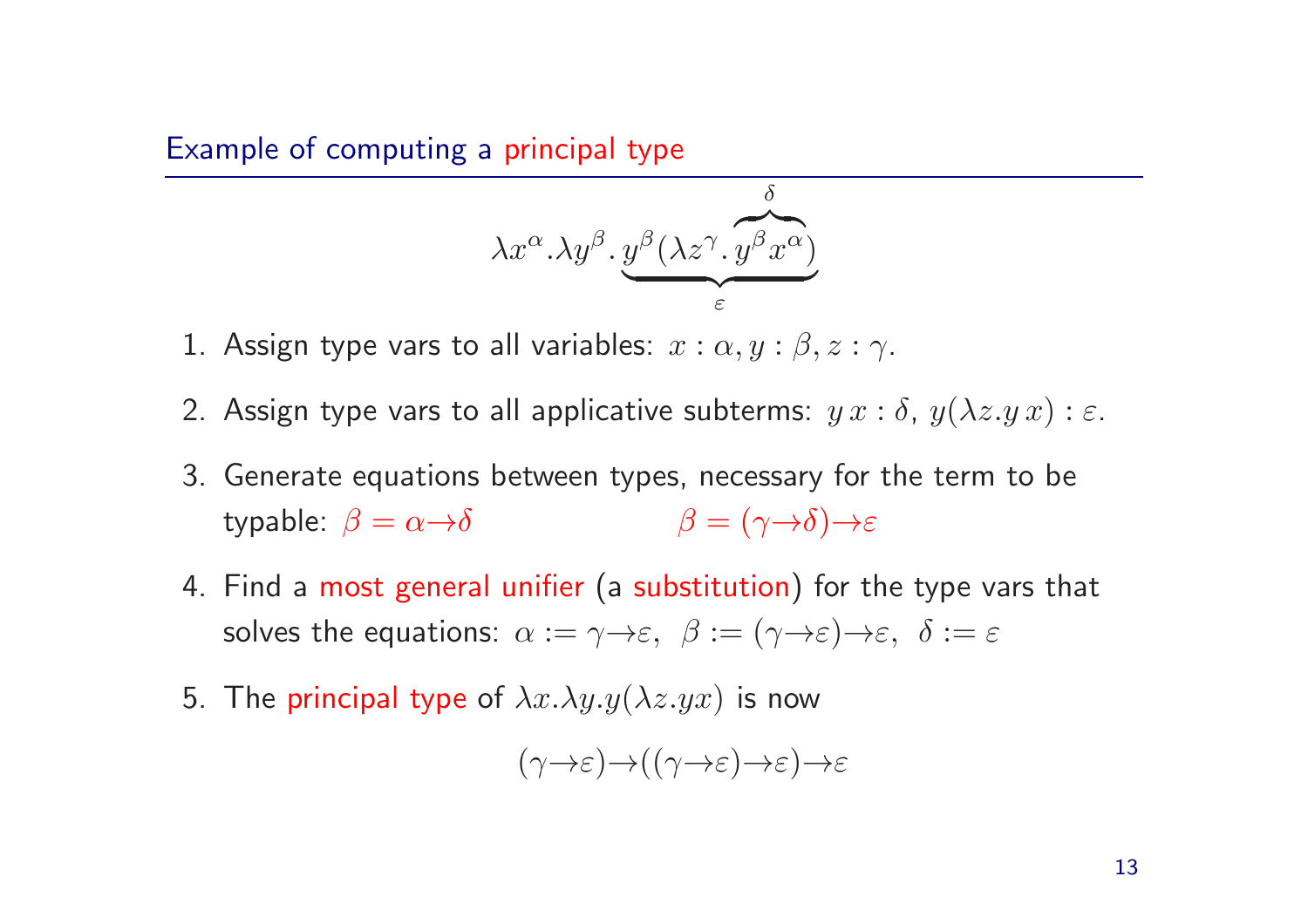### **Exercise**

Compute principal types for

- $\mathbf{S} := \lambda x.\lambda y.\lambda z.xz(yz)$
- $M := \lambda x. \lambda y. x(y(\lambda z. x z z))(y(\lambda z. x z z)).$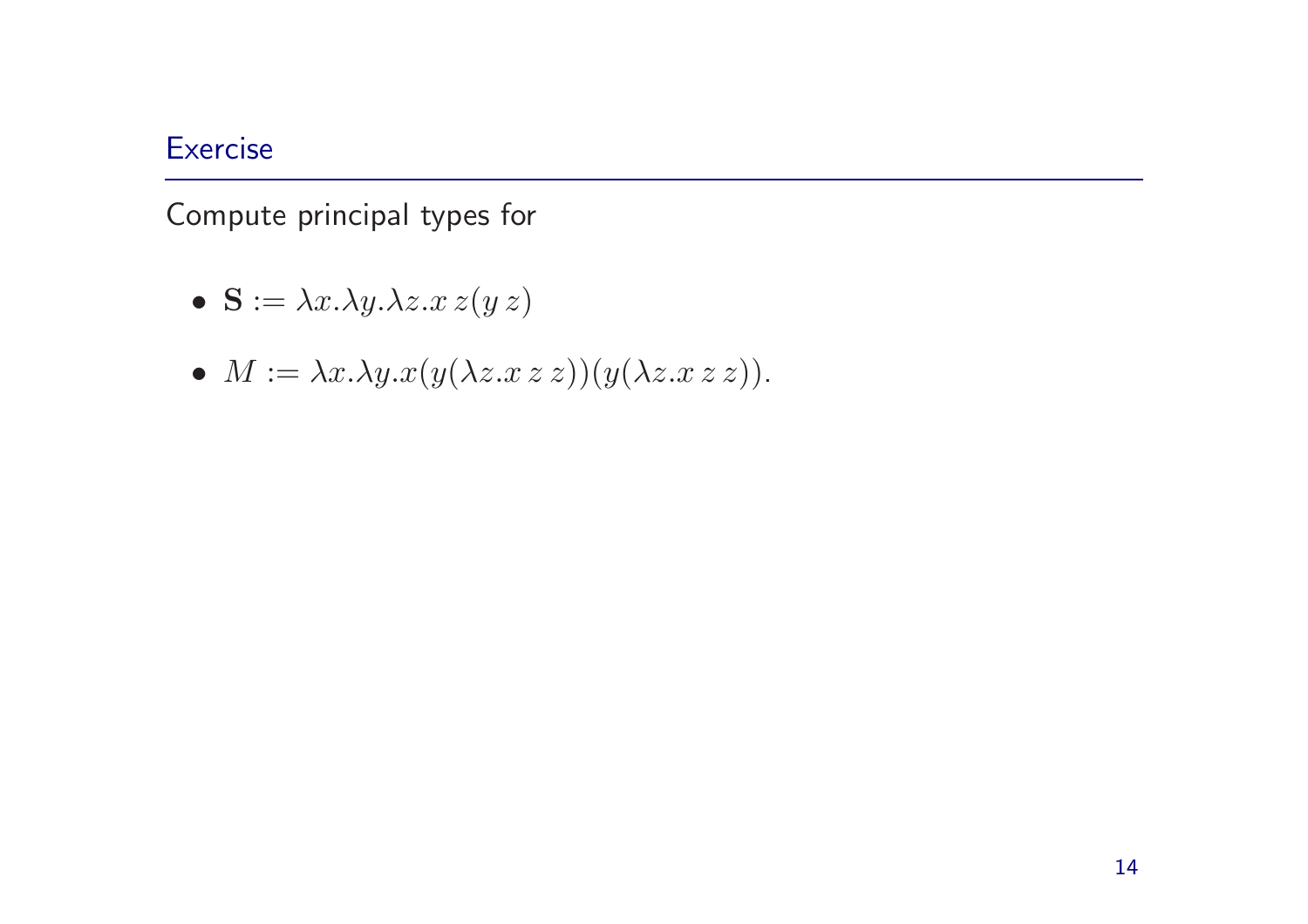- $\bullet\,$  A type substitution (or just substitution) is a map  $S$  from type variables to types. (Note: we can compose substitutions.)
- $\bullet$  A unifier of the types  $\sigma$  and  $\tau$  is a substitution that "makes  $\sigma$  and  $\tau$ equal", i.e. an  $S$  such that  $S(\sigma)=S(\tau)$
- $\bullet\,$  A most general unifier (or mgu) of the types  $\sigma$  and  $\tau$  is the "simplest substitution" that makes  $\sigma$  and  $\tau$  equal, i.e. an  $S$  such that
	- $-S(\sigma)=S(\tau)$
	- $-$  for all substitutions  $T$  such that  $T(\sigma)=T(\tau)$  there is a substitution  $R$  such that  $T=R\circ S.$

All these notions generalize to lists of types  $\sigma_1,\ldots,\sigma_n$  in stead of pairs  $\sigma, \tau.$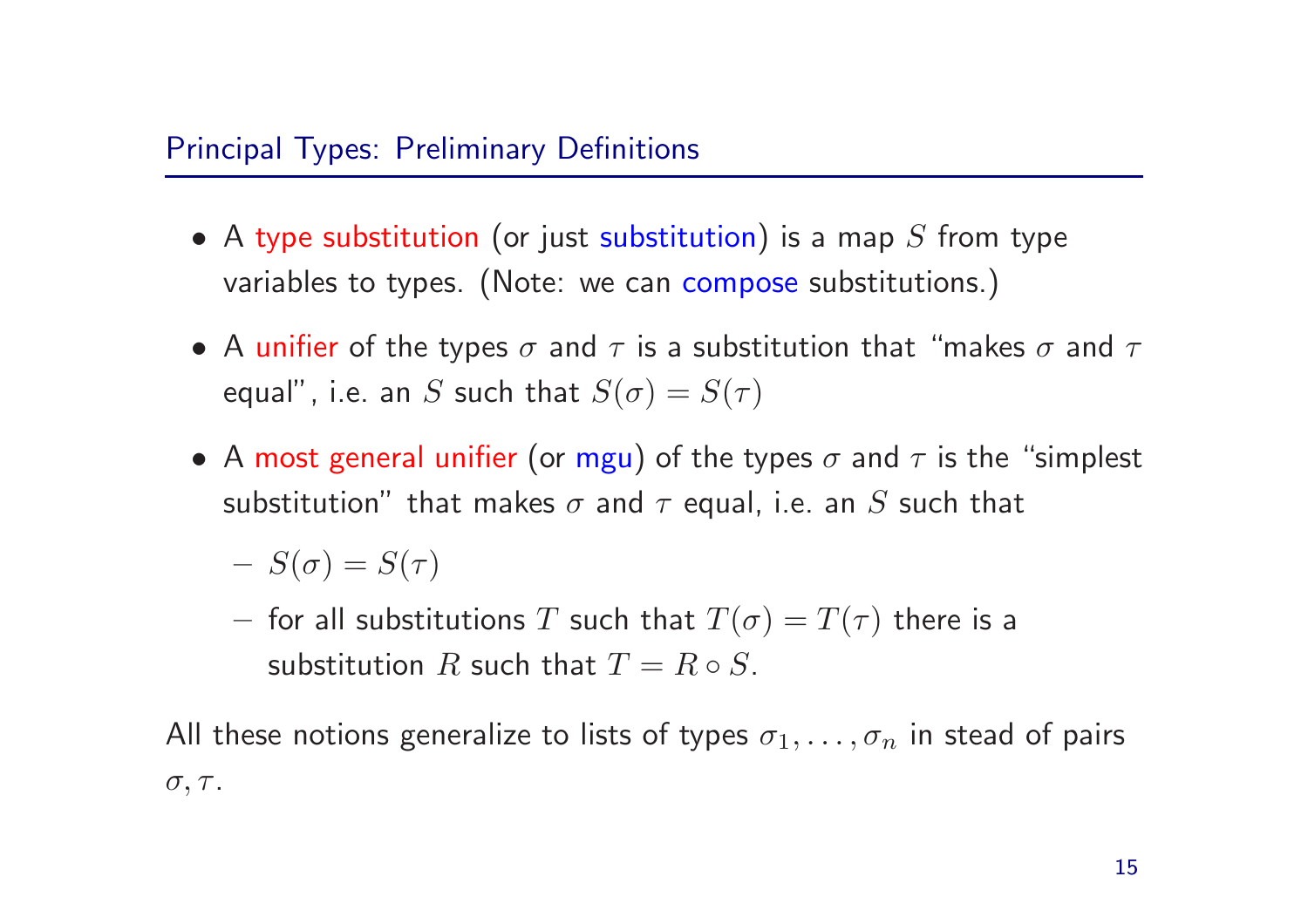#### Computing <sup>a</sup> most general unifier

There is an algorithm  $U$  that, when given types  $\sigma_1,\ldots,\sigma_n$  outputs

- $\bullet$  A most general unifier of  $\sigma_1,\ldots,\sigma_n$ , if  $\sigma_1,\ldots,\sigma_n$  can be unified.
- $\bullet$  "Fail" if  $\sigma_1,\ldots,\sigma_n$  can't be unified.

• 
$$
U(\langle \alpha = \alpha, \ldots, \sigma_n = \tau_n \rangle) := U(\langle \sigma_2 = \tau_2, \ldots, \sigma_n = \tau_n \rangle).
$$

 $\bullet$   $U(\langle\alpha=\tau_1,\ldots,\sigma_n=\tau_n\rangle):=$  "reject" if  $\alpha\in\mathsf{FV}(\tau_1)$ ,  $\tau_1\neq\alpha.$ 

• 
$$
U(\langle \sigma_1 = \alpha, \ldots, \sigma_n = \tau_n \rangle) := U(\langle \alpha = \sigma_1, \ldots, \sigma_n = \tau_n \rangle)
$$

- $\bullet\,\ U(\langle\alpha=\tau_1,\ldots,\sigma_n=\tau_n\rangle):=[\alpha:=V(\tau_1),V],\text{ if }\alpha\notin\mathsf{FV}(\tau_1),$ where  $V$  abbreviates  $U(\langle \sigma_2[\alpha:=\tau_1]=\tau_2[\alpha:=\tau_1],\ldots,\sigma_n[\alpha:=\tau_1]=\tau_n[\alpha:=\tau_1]\rangle).$
- $U(\langle \mu \rightarrow \nu = \rho \rightarrow \xi, \ldots, \sigma_n = \tau_n \rangle) := U(\langle \mu = \rho, \nu = \xi, \ldots, \sigma_n = \tau_n \rangle)$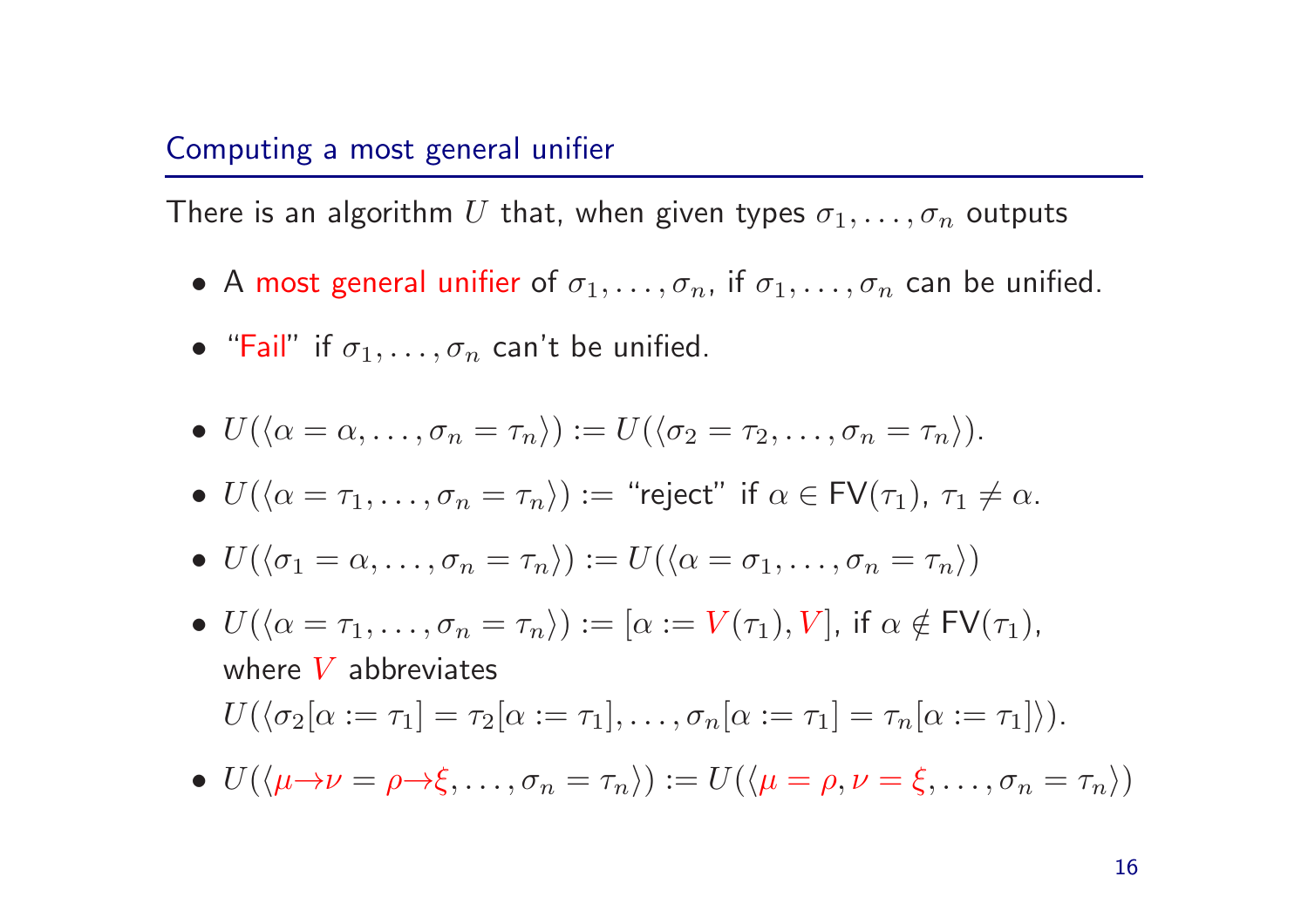### Principal type: Definition

Definition  $\sigma$  is a principal type for the closed untyped  $\lambda$ -term M if

- $M : \sigma$  in STT à la Curry
- for all types  $\tau$ , if  $M : \tau$ , then  $\tau = S(\sigma)$  for some substitution S. A principal type is unique up to renaming of type variables. Both  $\alpha \to \alpha$  and  $\beta \to \beta$  are principal type of  $\lambda x.x$ .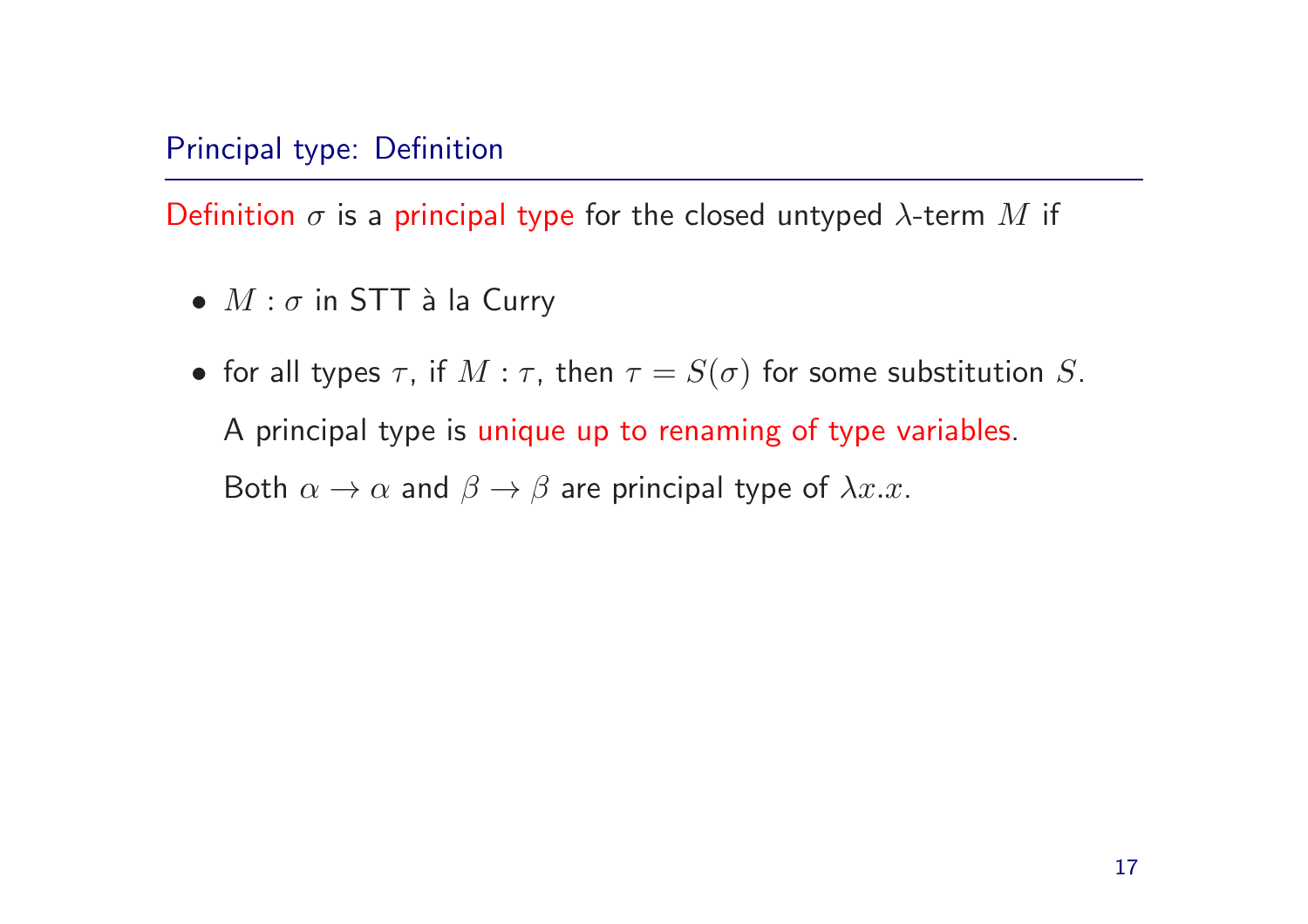#### Principal Types Theorem

Theorem There is an algorithm PT that, when given a closed untyped  $\lambda$ -term  $M$ , outputs

A principal type  $\sigma$  of  $M$  if  $M$  is typable in STT à la Curry, "Fail"  $\vdots$  if M is not typable in STT à la Curry.

This can be extended to open untyped  $\lambda$ -terms: There is an algorithm PP that, when given an untyped  $\lambda$ -term  $M$ , outputs

A principal pair  $(\Gamma, \sigma)$  of M if M is typable in STT à la Curry, "Fail"  $\blacksquare$  if  $M$  is not typable in STT à la Curry.

Definition  $(\Gamma, \sigma)$  is a principal pair for M if  $\Gamma \vdash M : \sigma$  and for every typing  $\Delta \vdash M : \tau$  there is a substitution S such that  $\tau = S(\sigma)$ and  $\Delta = S(\Gamma)$ .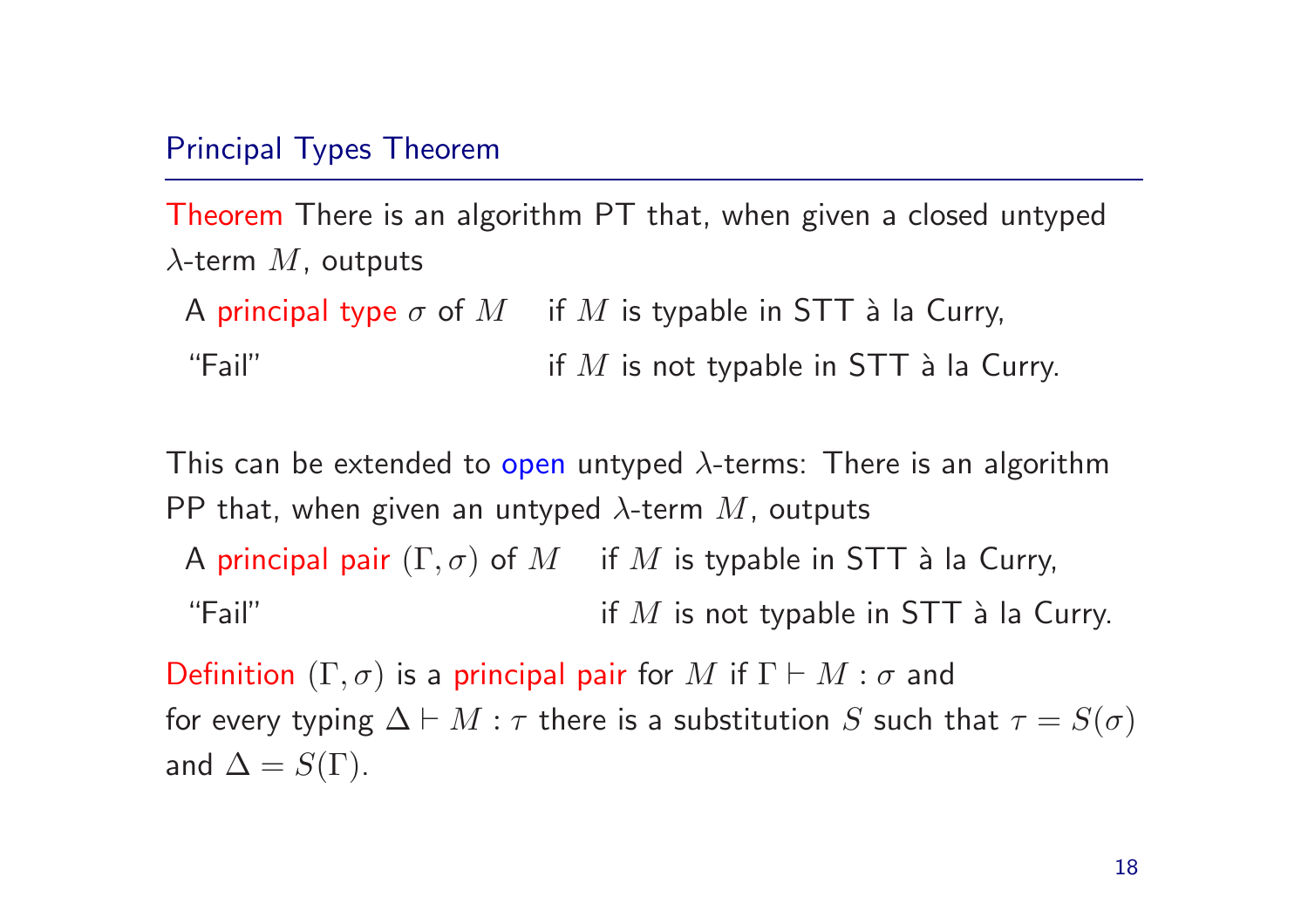## Typical problems one would like to have an algorithm for

|                                                                                                                                  | $M : \sigma$ ? Type Checking Problem                          | <b>TCP</b> |  |
|----------------------------------------------------------------------------------------------------------------------------------|---------------------------------------------------------------|------------|--|
|                                                                                                                                  | $M: ?$ Type Synthesis Problem                                 | <b>TSP</b> |  |
|                                                                                                                                  | $? : \sigma$ Type Inhabitation Problem (by a closed term) TIP |            |  |
| For $\lambda \rightarrow$ , all these problems are decidable,<br>both for the Curry style and for the Church style presentation. |                                                               |            |  |

- TCP and TSP are (usually) equivalent: To solve  $MN : \sigma$ , one has to solve  $N$  :? (and if this gives answer  $\tau$ , solve  $M:\tau{\rightarrow}\sigma).$
- For Curry systems, TCP and TSP soon become undecidable beyond  $\lambda \rightarrow$  .
- $\bullet\,$  TIP is undecidable for most extensions of  $\lambda \rightarrow$ , as it corresponds to provability in some logic.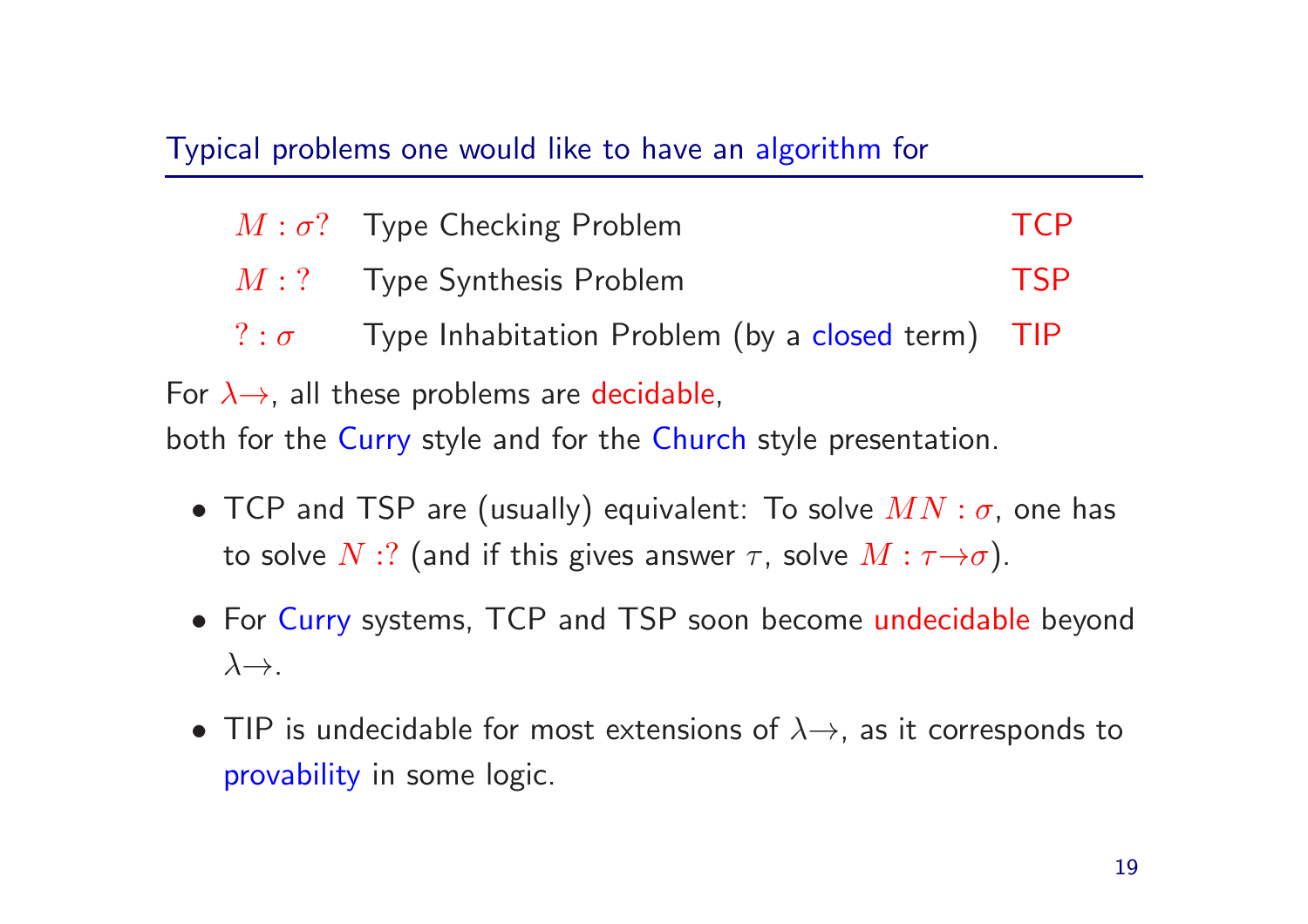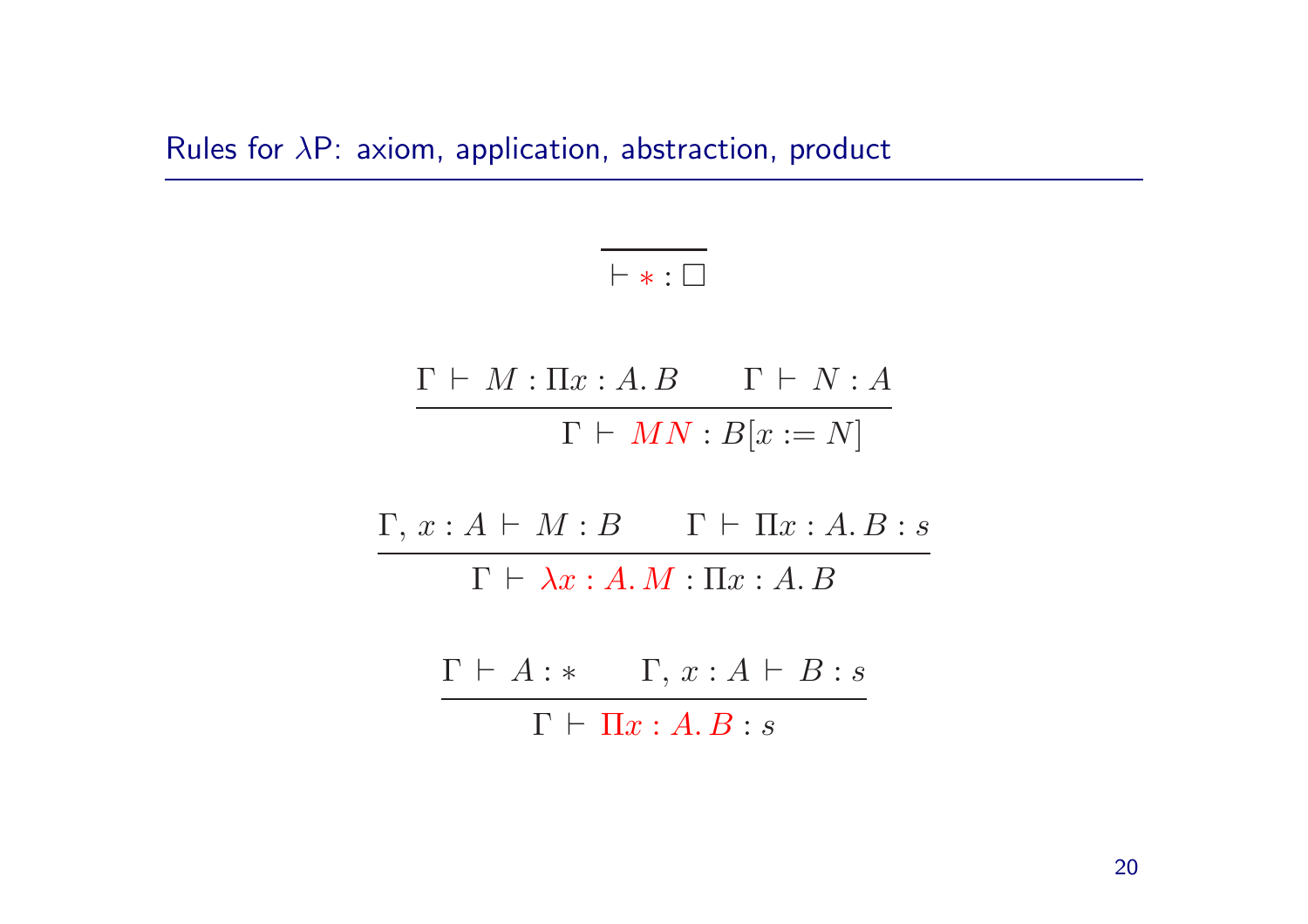$\Gamma \vdash A : B \qquad \Gamma \vdash C : s$  $\Gamma,\, x : C \,\vdash\, A : B$ 

> $\Gamma\vdash A:s$  $\Gamma,\,x:A \,\vdash\, x:A$

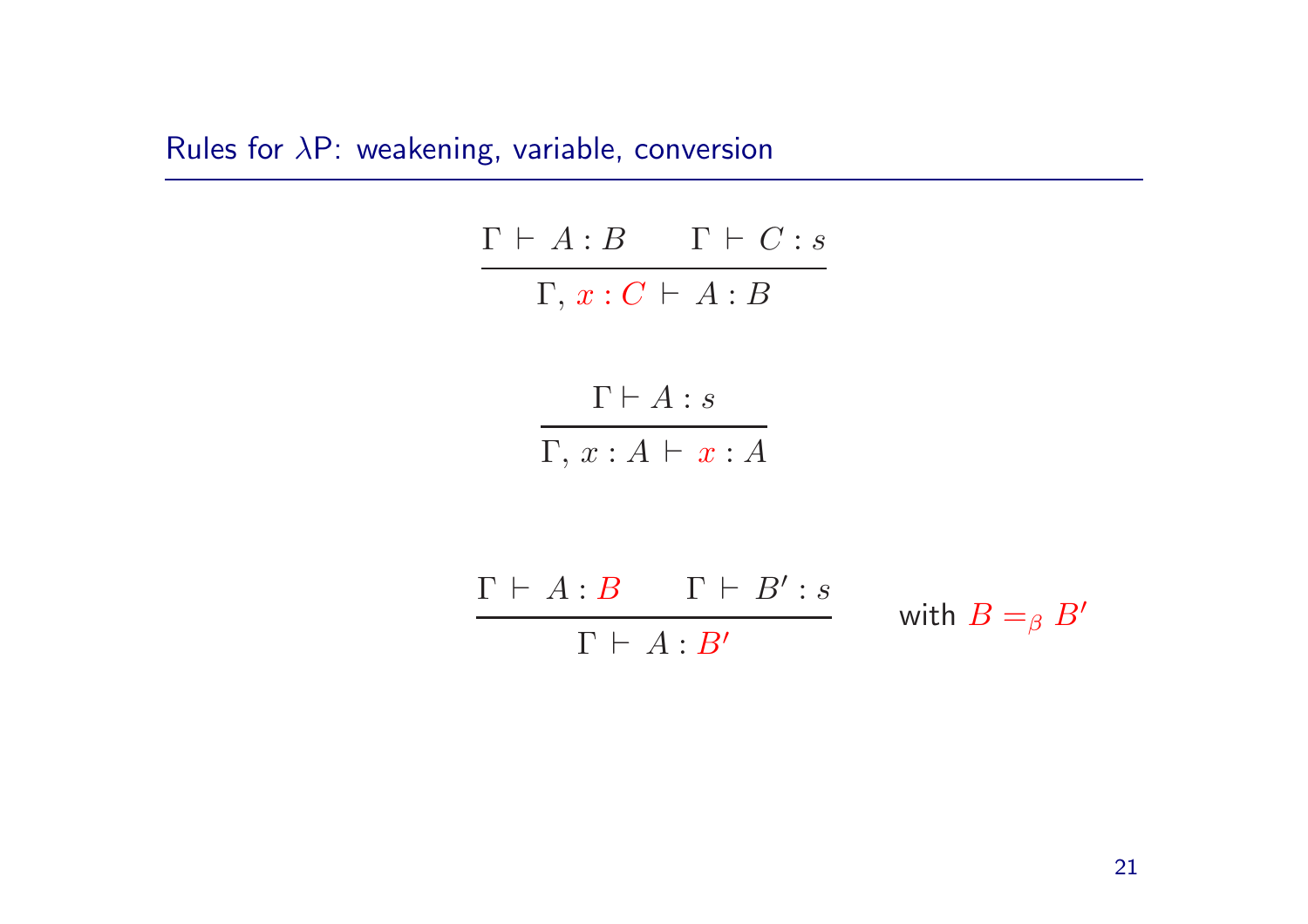#### Properties of λP

- Uniqueness of types If  $\Gamma \vdash M : \sigma$  and  $\Gamma \vdash M : \tau$ , then  $\sigma =_{\beta} \tau$ .
- Subject Reduction If  $\Gamma \vdash M : \sigma$  and  $M \longrightarrow_{\beta} N$ , then  $\Gamma \vdash N : \sigma$ .
- Strong Normalization

If  $\Gamma \vdash M : \sigma$ , then all  $\beta$ -reductions from M terminate.

Proof of SN is by defining a reduction preserving map from  $\lambda$ P to  $\lambda \rightarrow$ .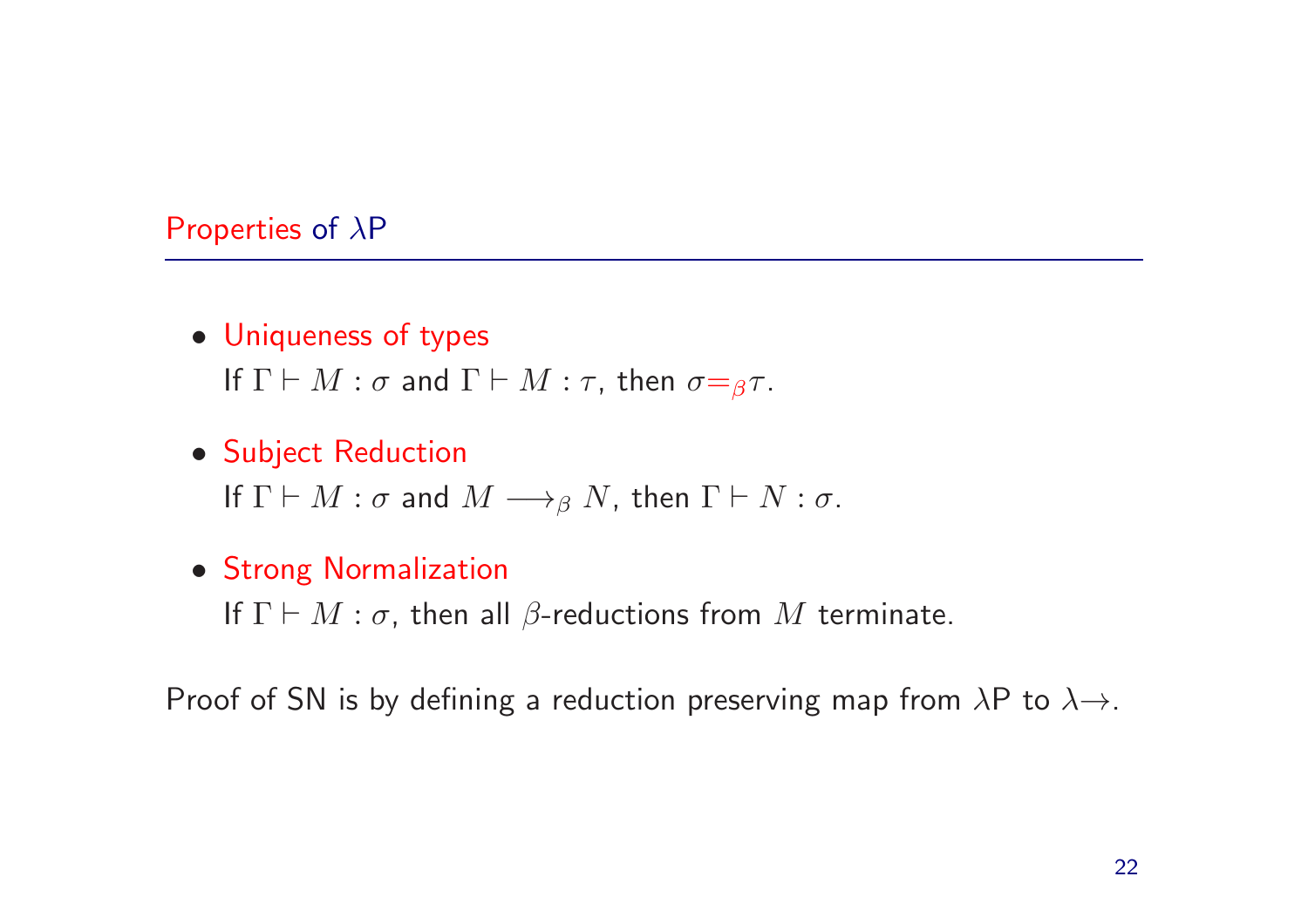Decidability Questions

| $\Gamma \vdash M : \sigma?$ TCP |            |
|---------------------------------|------------|
| $\Gamma \vdash M : ?$           | <b>TSP</b> |
| $\Gamma \vdash ? : \sigma$      | TIP        |

For  $\lambda$ P:

• TIP is undecidable

(Equivalent to provability in minimal predicate logic.)

• TCP/TSP: simultaneously with Context checking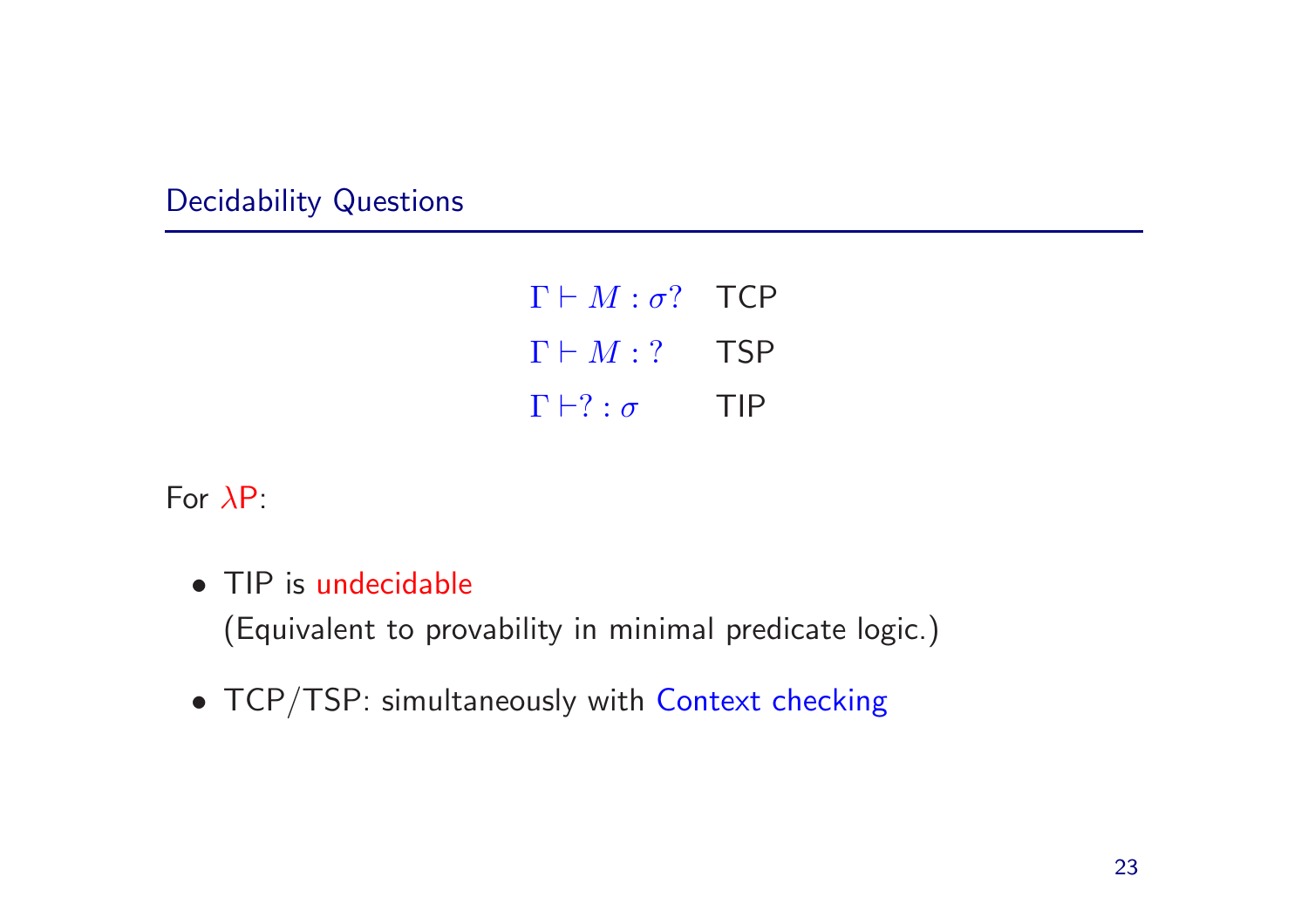Type Checking algorithm for  $\lambda \mathsf{P}$ 

 $\mathsf{Define}$  algorithms  $\mathrm{Ok}(-)$  and  $\mathrm{Type}_{-}(-)$  simultaneously:

- $\bullet$   $\mathrm{Ok}(-)$  takes a context and returns 'true' or 'false'
- $Type_{-}(-)$  takes a context and a term and returns a term or 'false'.

 $\mathbf{Definition}.$  The type synthesis algorithm  $\mathrm{Type}_{\mathsf{I}}(-)$  is sound if

$$
Type_{\Gamma}(M) = A \Rightarrow \Gamma \vdash M : A
$$

for all  $\Gamma$  and  $M.$ 

 $\mathbf{Definition}.$  The type synthesis algorithm  $\mathrm{Type}_{\mathsf{I}}(-)$  is complete if  $\Gamma \vdash M : A \Rightarrow \text{Type}_{\Gamma}(M) =_{\beta} A$ 

for all  $\Gamma$ ,  $M$  and  $A$ .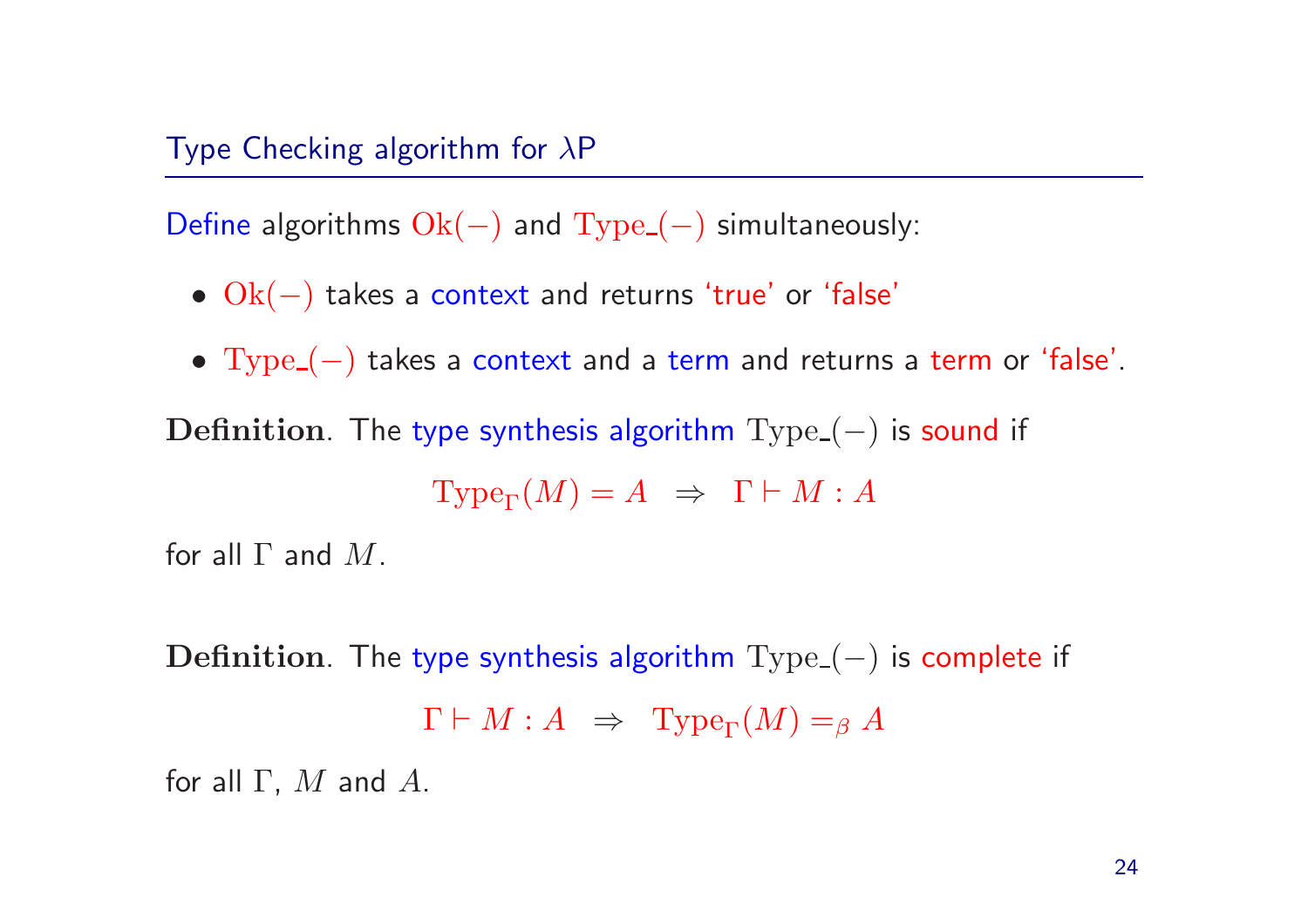$$
Ok(<>) = 'true'
$$

 $Ok(\Gamma, x:A)$  = Type<sub> $\Gamma(A) \in \{*, \text{kind}\},$ </sub>

 $Type_{\Gamma}(x) =$  if  $Ok(\Gamma)$  and  $x:A \in \Gamma$  then A else 'false',

 $Type_{\Gamma} (type) = if Ok(\Gamma) then kind else 'false',$ 

$$
\text{Type}_{\Gamma}(MN) = \text{ if } \text{Type}_{\Gamma}(M) = C \text{ and } \text{Type}_{\Gamma}(N) = D
$$
\n
$$
\text{ then } \text{ if } C \to_{\beta} \Pi x:A.B \text{ and } A =_{\beta} D
$$
\n
$$
\text{ then } B[x := N] \text{ else 'false'}
$$
\n
$$
\text{ else 'false',}
$$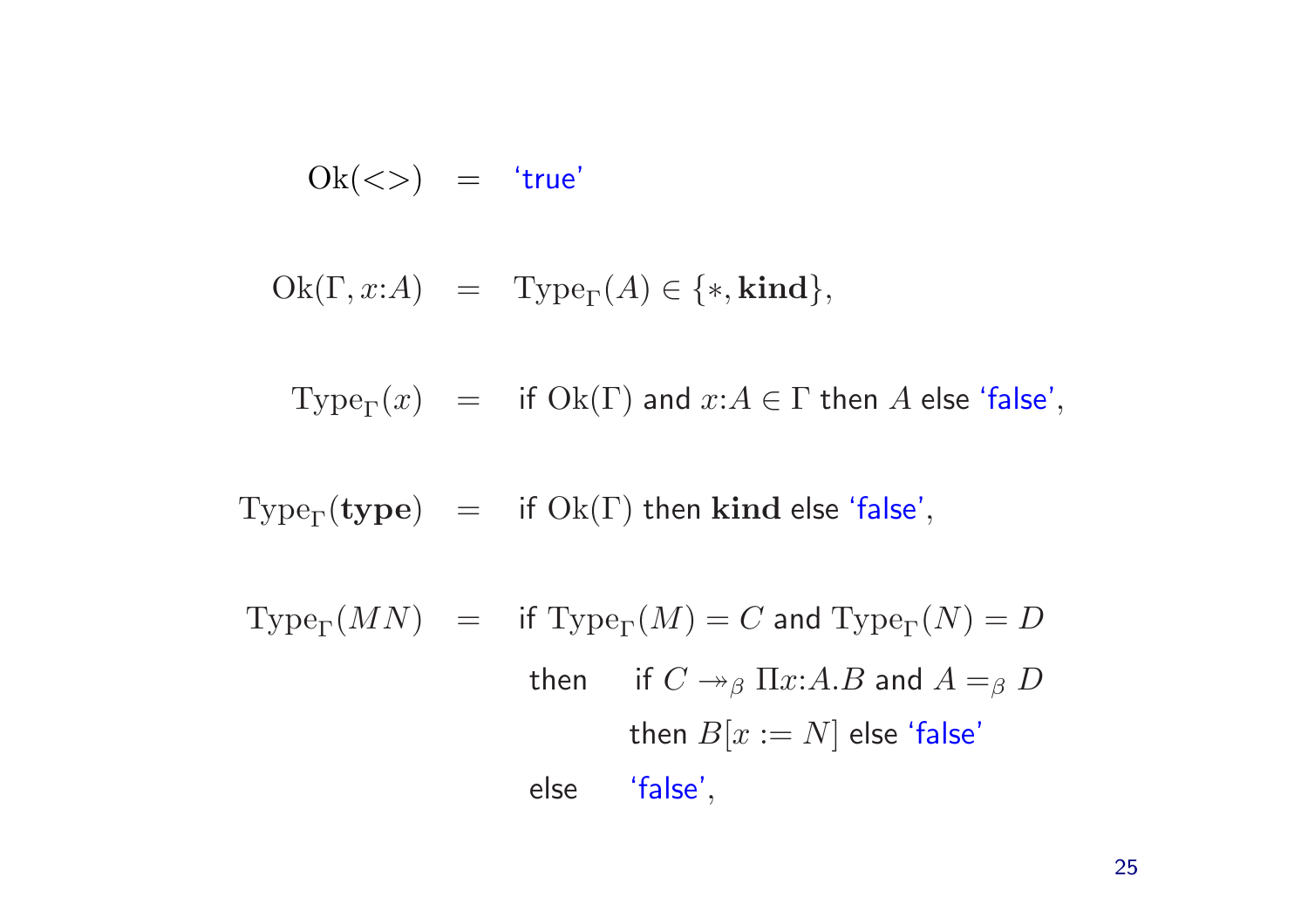Type<sub>Γ</sub>( $\lambda x:A.M$ ) = if Type<sub>Γ,x:A</sub>(M) = B then if  $Type_{\Gamma}(\Pi x:A.B) \in {\text{type}, \text{kind}}$ then  $\Pi x$ : A. B else 'false' else 'false',  $\text{Type}_{\Gamma}(\Pi x:A.B) = \text{if } \text{Type}_{\Gamma}(A) = \text{type and } \text{Type}_{\Gamma,x:A}(B) = s$ then s else 'false'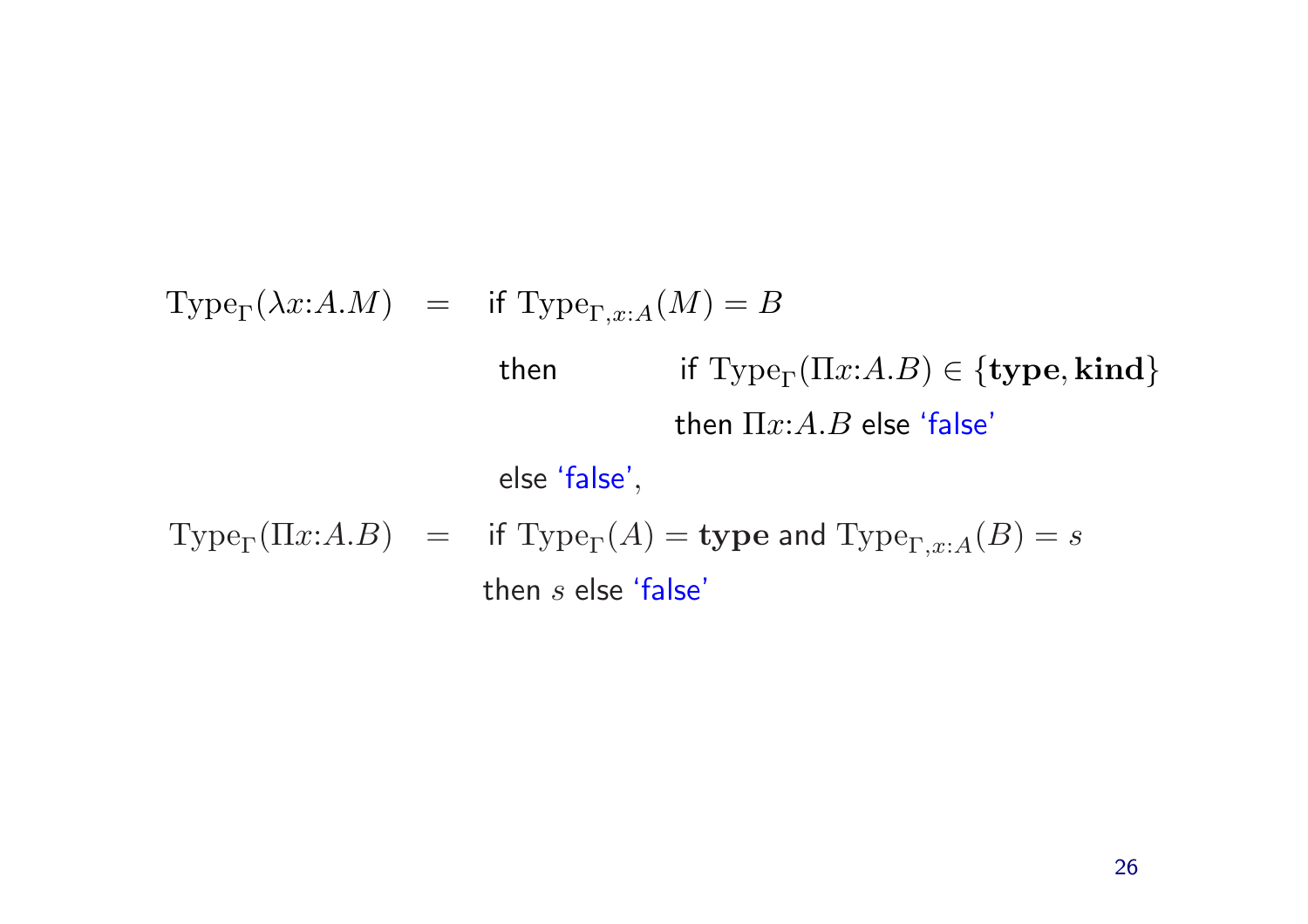Soundness and Completeness

**Soundness** 

$$
Type_{\Gamma}(M) = A \Rightarrow \Gamma \vdash M : A
$$

**Completeness** 

$$
\Gamma \vdash M : A \;\; \Rightarrow \;\; \mathrm{Type}_{\Gamma}(M) =_{\beta} A
$$

As <sup>a</sup> consequence:

 $\mathrm{Type}_\Gamma(M) = \text{`false'} \;\; \Rightarrow \;\; M \text{ is not typable in } \Gamma$ 

 ${\sf NB}$   $1.$  Completeness only makes sense if types are uniqueness upto  $=$  $\beta$  $\left($  Otherwise: let  $\mathrm{Type}_{\text{-}}(-)$  generate a set of possible types) NB 2. Completeness only implies that Type terminates on all well-typed terms. We want that Type terminates on all pseudo terms.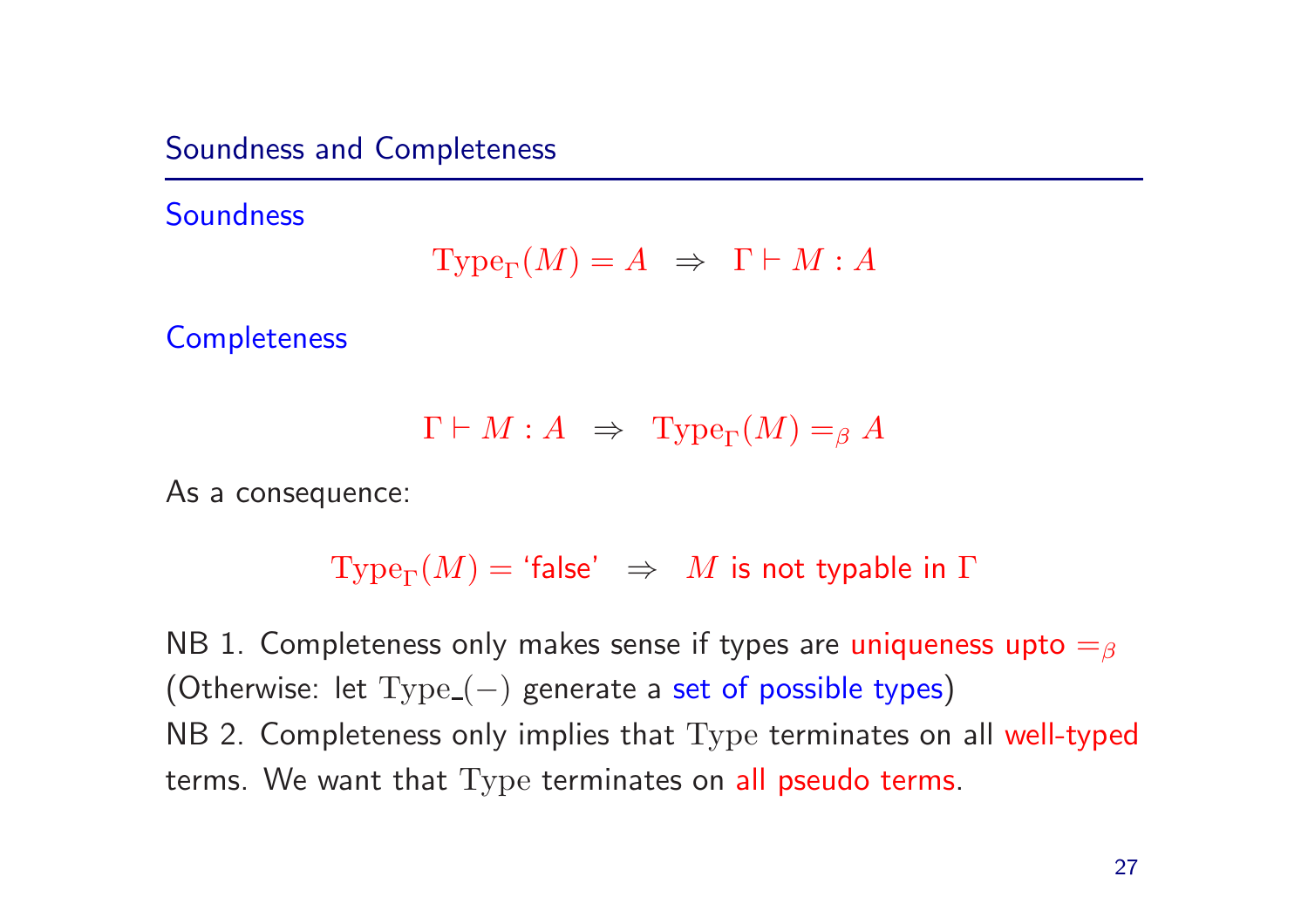## **Termination**

We want  $Type_{-}(-)$  to terminate on all inputs. Interesting cases:  $\lambda$ -abstraction and application:

 $Type_{\Gamma}(\lambda x:A.M) =$  if  $Type_{\Gamma,x:A}(M) = B$ then if  $Type_{\Gamma}(\Pi x:A.B) \in {\text{type}, \text{kind}}$ then  $\Pi x$ : A. B else 'false' else 'false',

! Recursive call is not on <sup>a</sup> smaller term!

Replace the side condition

if  $Type_{\Gamma}(\Pi x:A.B) \in \{\text{type}, \text{kind}\}\$ 

by

if  $Type_{\Gamma}(A) \in \{ \text{type} \}$